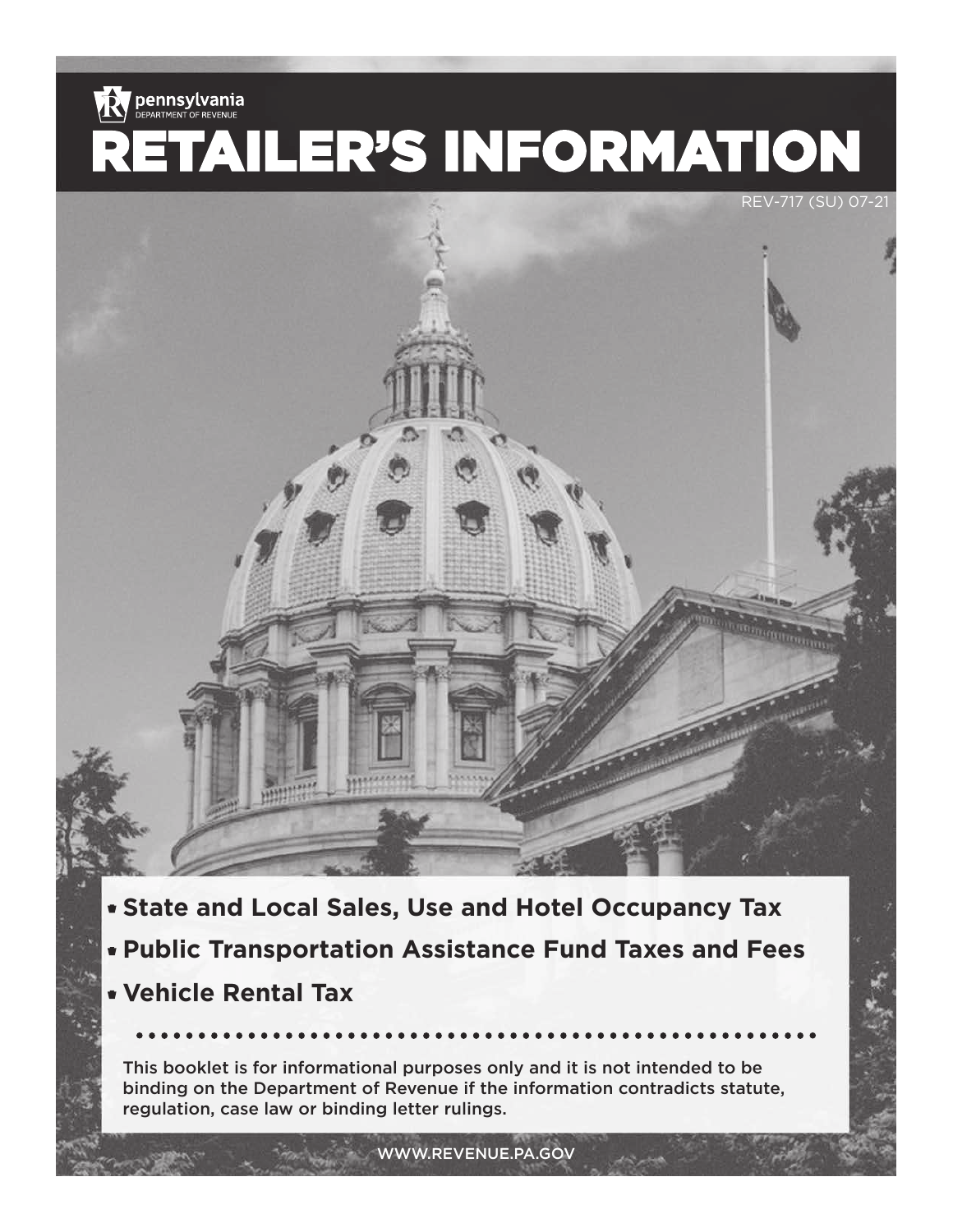# **TABLE OF CONTENTS**

### Page

# **CUSTOMER SERVICE AND TAXPAYER ASSISTANCE**

#### **General Information**

| Service for Taxpayers with Special Hearing and/or Speaking Needs (TT only) 1-800-447-3020 |  |
|-------------------------------------------------------------------------------------------|--|
| For district office locations and information, please visit our website.                  |  |

### **Electronic Filing**

#### **Forms Ordering**

All forms mentioned in this booklet are available on the department's website for download at www.revenue.pa.gov or from our 24-hour Forms Ordering Message Service by calling 1-800-362-2050.

Taxpayers may also request tax forms by writing to:

PA DEPARTMENT OF REVENUE TAX FORMS SERVICE UNIT 1854 BROOKWOOD ST HARRISBURG PA 17128-0510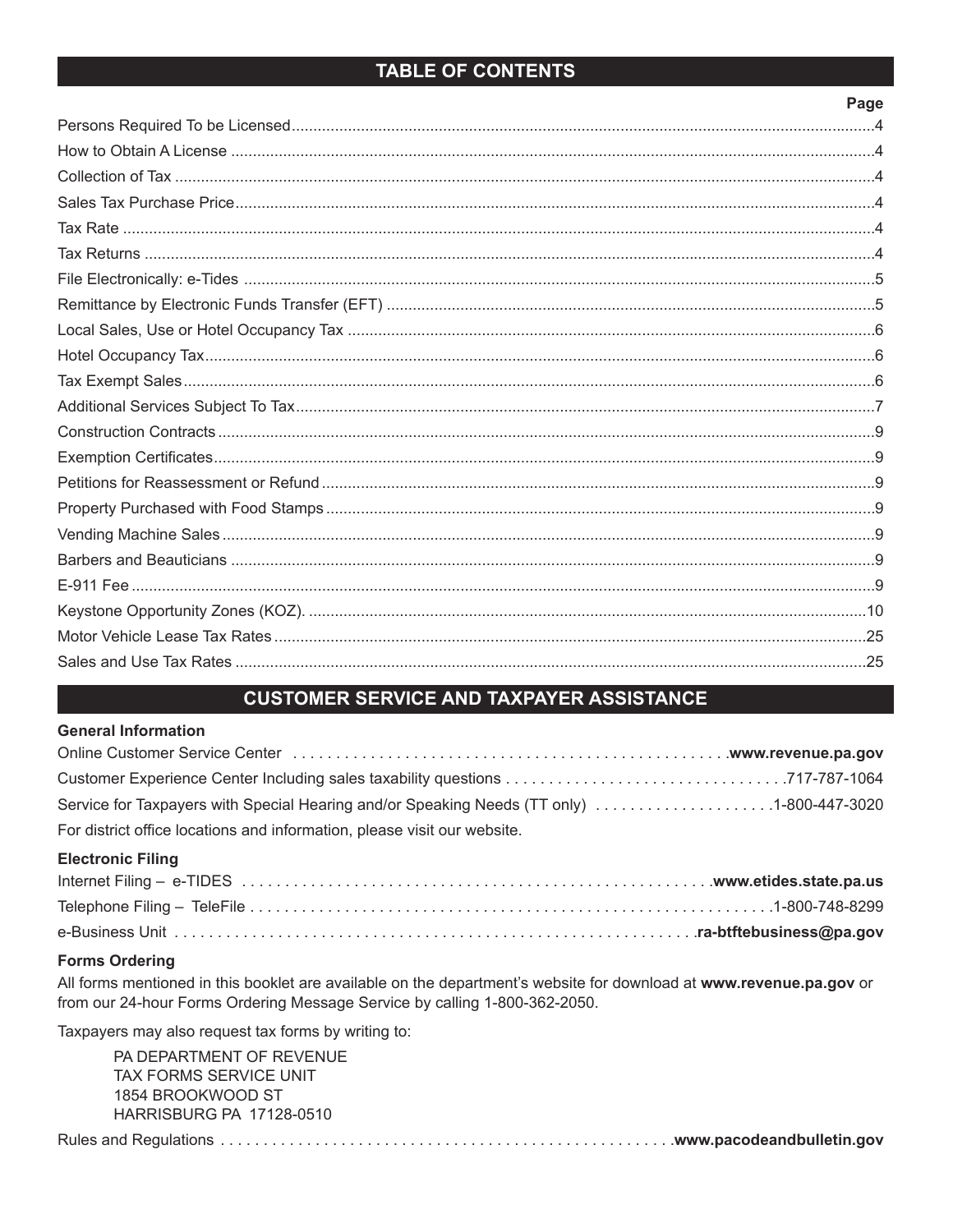# **TAXABLE AND EXEMPT PROPERTY CATEGORIES**

| <b>Title</b> | Page                                                                                                                                                                                                |
|--------------|-----------------------------------------------------------------------------------------------------------------------------------------------------------------------------------------------------|
| (1)          |                                                                                                                                                                                                     |
| (2)          |                                                                                                                                                                                                     |
| (3)          |                                                                                                                                                                                                     |
| (4)          |                                                                                                                                                                                                     |
| (5)          |                                                                                                                                                                                                     |
| (6)          |                                                                                                                                                                                                     |
| (7)          |                                                                                                                                                                                                     |
| (8)          |                                                                                                                                                                                                     |
| (9)          |                                                                                                                                                                                                     |
| (10)         | Food and Beverages Sold From a Vending Machine, Delicatessen, Grocery Store, Supermarket,<br>Farmers Market, Bakery, Donut Shop, Pastry Shop, Convenience Store and Other Similar Establishments 15 |
| (11)         |                                                                                                                                                                                                     |
| (12)         |                                                                                                                                                                                                     |
| (13)         |                                                                                                                                                                                                     |
| (14)         |                                                                                                                                                                                                     |
|              |                                                                                                                                                                                                     |
|              |                                                                                                                                                                                                     |
|              |                                                                                                                                                                                                     |
|              |                                                                                                                                                                                                     |
| (15)         |                                                                                                                                                                                                     |
| (16)         |                                                                                                                                                                                                     |
| (17)         |                                                                                                                                                                                                     |
| (18)         | Medicine, Drugs and Medical Supplies; Prosthetic and Therapeutic Devices 19                                                                                                                         |
| (19)         |                                                                                                                                                                                                     |
| (20)         |                                                                                                                                                                                                     |
| (21)         |                                                                                                                                                                                                     |
| (22)         |                                                                                                                                                                                                     |
| (23)         | Restaurant Equipment and Supplies (etc. but is a series of the series of the series of the series of the serie                                                                                      |
| (24)         |                                                                                                                                                                                                     |
| (25)         |                                                                                                                                                                                                     |
| (26)         |                                                                                                                                                                                                     |
| (27)         |                                                                                                                                                                                                     |
| (28)         |                                                                                                                                                                                                     |
| (29)         |                                                                                                                                                                                                     |

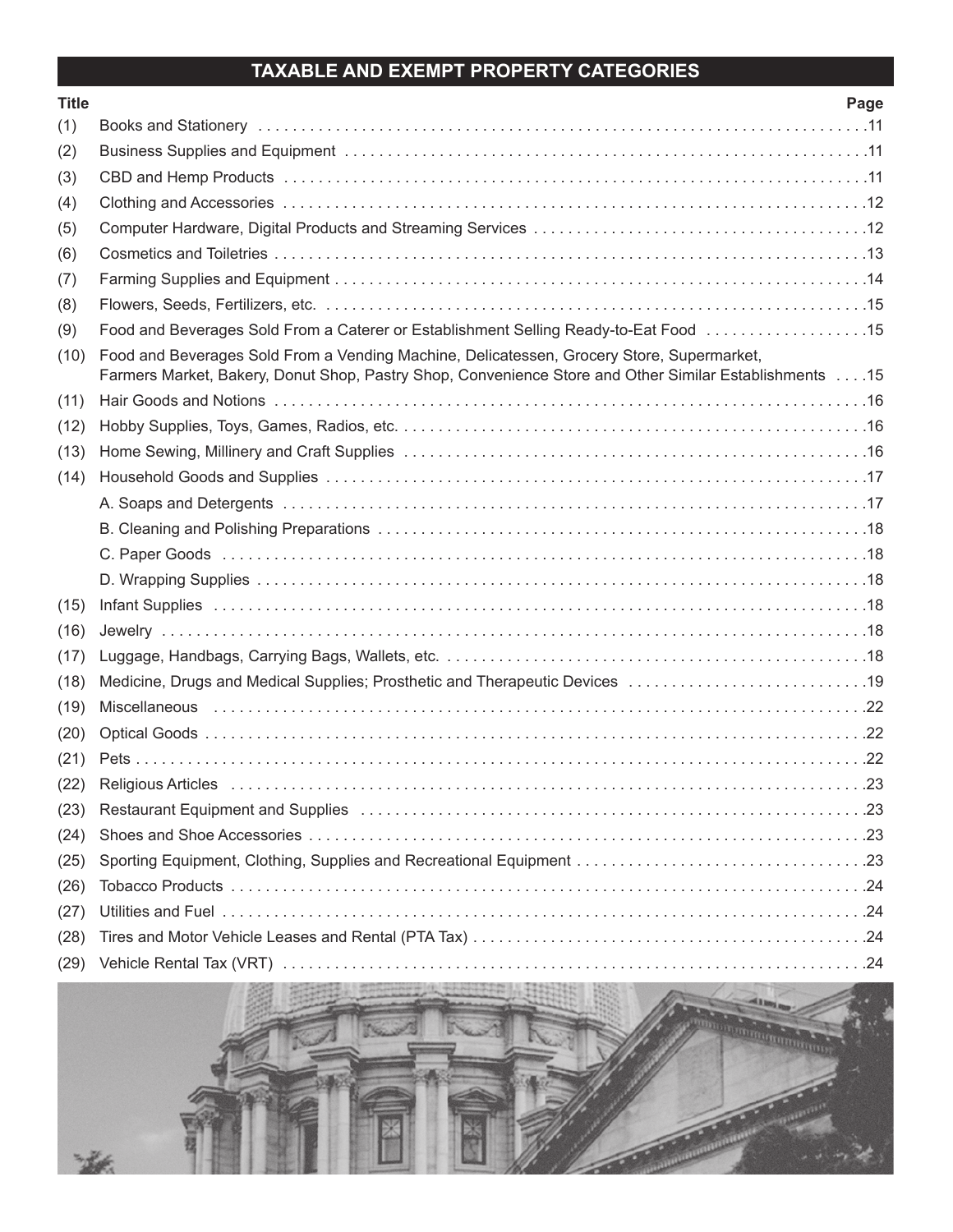## **PERSONS REQUIRED TO BE LICENSED**

#### **SALES, USE AND HOTEL OCCUPANCY TAXES (61 PA. CODE § 34.1)**

Every person, association, fiduciary, partnership, corporation, or other entity making taxable sales of tangible personal property or services must obtain a Sales Tax license. This includes out-of-state retailers who make more than \$100,000 of gross sales into Pennsylvania in the previous calendar year. For more information on Pennsylvania Sales Tax nexus, please visit **www.revenue.pa.gov**. Sales include leasing or renting of tangible personal property and the rental of hotel or motel rooms. Failure to be licensed may subject the seller to a fine. Entities which make taxable purchases but did not pay sales tax upon purchase should report and pay use tax directly to the department by visiting **www.etides.state.pa.us/usetax**.

### **PUBLIC TRANSPORTATION ASSISTANCE FUND TAXES AND FEES (PTA) (61 PA. CODE § 47.19)**

Every person, association, fiduciary, partnership, corporation, or other entity selling new tires for highway use, or renting, or leasing of motor vehicles must obtain a separate license. Failure to do so may subject the seller to a fine. Entities leasing motor vehicles from nonregistered vendors should report tax directly to the department.

## **HOW TO OBTAIN A LICENSE**

Prior to making taxable sales, rentals or leases, one must apply for a license with the PA Department of Revenue. Registration for Sales, Use and Hotel Occupancy Tax, Public Transportation Assistance Fund Taxes and Fees, and Vehicle Rental Tax can be completed by registering online at **www.pa100.state.pa.us**.

If more than one place of business is maintained in Pennsylvania, a copy of the license must be displayed at each location. All applicants must have filed all required PA tax returns and paid all PA taxes or the license will not be issued or renewed. Sales, Use, and Hotel Occupancy licenses are renewed automatically every five years provided there are no outstanding filing obligations or tax liabilities.

# **COLLECTION OF TAX (72 P.S. § 7237)**

Taxes and fees must be collected at the time of sale, unless the sale is on credit. Taxes and fees on credit sales must be remitted within 30 days of the date of sale. A seller is liable for reporting and remitting taxes and fees with the tax return covering the period in which either a taxable sale was made, or the tax or fee should have been collected. The seller may be assessed for failure to collect taxes and fees, plus charges for appropriate interest and penalties.

#### **PAYMENT OF TAXES AND FEES ON VEHICLES (61 Pa. Code § 31.41, et seq.)**

Sales tax is due and payable at the time of application for Certificate of Title or Registration upon the sale or use of a motor vehicle, trailer or semi-trailer. The lease or rental of a motor vehicle is subject to sales tax and the Public Transportation Assistance Fund Taxes and Fees. These taxes and fees must be reported on the appropriate return, which must be filed with the PA Department of Revenue. (See Category 28 on Page 24.)

# **SALES TAX PURCHAE PRICE (72 P.S. § 7201(G); 61 PA. CODE § 33.2)**

Tax is to be collected on the full purchase price without any deduction on account of the cost of labor, shipping, handling, delivery or installation. Separately stated charges for returnable containers are not subject to tax.

## **TAX RATE (72 P.S. § 7202; 61 PA. CODE § 31.2, 61 PA. CODE § 60.16)**

The 6 percent state Sales Tax is to be collected on every separate taxable sale in accordance with the tax table on Page 25. On taxable sales originating in a city or county that has imposed a local tax, a separate 1 or 2 percent local Sales and Use Tax is imposed. See chart on Page 25. Rates for Public Transportation Assistance Fund Taxes due on the lease of a motor vehicle are shown on Page 25.

## **TAX RETURNS (72 P.S. § 7217)**

The department offers three electronic filing options, e-TIDES, TeleFile, and third party vendors.

E-TIDES is an internet-based filing option that allows taxpayers to file returns and payments electronically without cost. Taxpayers may register by visiting **www.etides.state.pa.us**.

TeleFile is a telephone filing system designed for taxpayers who do not have computer access. Pre-registration is not necessary to use TeleFile; however, you will be required to enter any two of the following identifiers: 8-digit Account ID Number, FEIN, SSN or 10-digit Revenue ID, and the period ending date for the period you wish to file. TeleFile is tollfree and can be accessed 24 hours a day/7 days a week by calling 1-800-748-8299.

The department also has third party vendors who will provide e-filing software for those taxpayers who do not wish to use the department's e-filing options. A list of approved software vendors is available on the department's website at **www.revenue.pa.gov**.

**IMPORTANT:** PA-3 forms are NOT available for Λ download from the internet and the use of other tax forms could result in non-filer notification and/or the misapplication of the tax payment.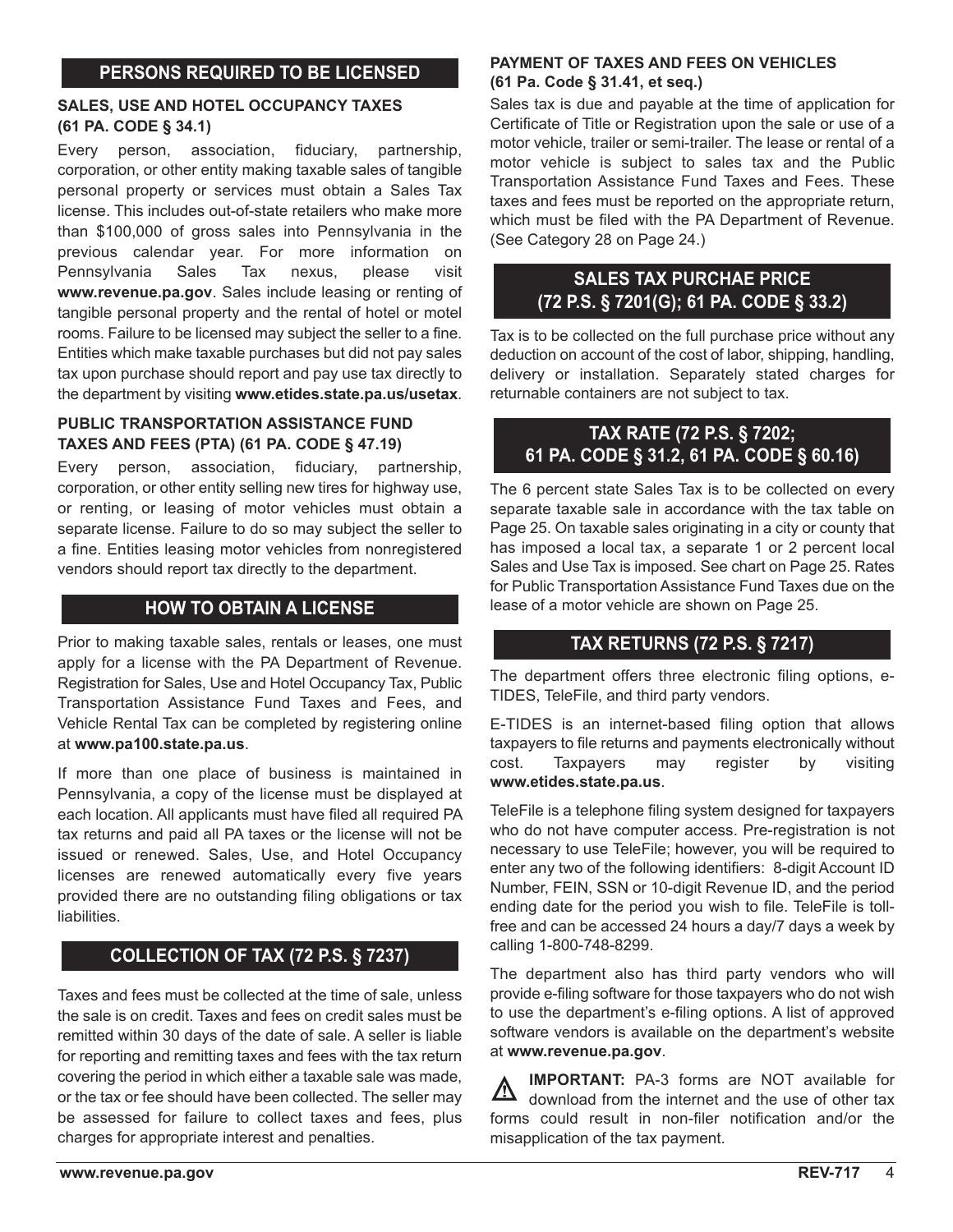# **FILING FREQUENCIES MONTHLY RETURNS WITH PREPAYMENT OBLIGATIONS**

### **ACCELERATED SALES TAX – AST LEVEL 1**

Licensees whose actual tax liability is \$25,000, but less than \$100,000 per quarter, must pay 50 percent of the tax liability for the same month of the preceding calendar year or remit at least 50 percent of the actual tax liability required to be reported for the same month in the current year.

### **ACCELERATED SALES TAX – AST LEVEL 2**

Licensees whose actual tax liability is \$100,000 or more per quarter, must pay 50 percent of the tax liability due for the same month of the preceding calendar year.

#### **PREPAYMENT DUE DATES**

Prepayments are due by the 20th of the current month; returns and remaining liabilities for the period are due the 20th of the following month.

### **MONTHLY RETURNS**

Licensees whose actual tax liability is less than \$25,000, but greater than \$600 per quarter, must file monthly. Monthly returns are due the 20th day of the month following the end of each calendar month.

#### **QUARTERLY RETURNS**

Licensees whose actual tax liability is less than \$600 per quarter, but greater than \$300 annually, must file quarterly. Quarterly returns are due the 20th day of the month following the end of each calendar quarter.

#### **SEMI-ANNUAL RETURNS**

Licensees whole actual tax liability is \$300 or less annually, must file semi-annually. Semi-annual returns are due August 20th for the January to June period and February 20th for the July to December period.

### **FILE ELECTRONICALLY**

### **E-TIDES INTERNET FILING**

The Electronic Tax Information Data Exchange System (e-TIDES), is an internet-based business tax filing system, which is available free of charge for filing Sales, Use and Hotel Occupancy Tax, Employer Withholding Tax, Public Transportation Assistance Fund Taxes and Fees, Corporate Tax (estimated payments only), Consumer Fireworks Tax, Vehicle Rental Tax, Wine Excise Tax, Unstampable Little Cigar, and Tobacco Products Tax.



**www.etides.state.pa.us**

# **REMITTANCE OF TAX PAYMENTS BY ELECTRONIC FUNDS TRANSFER (EFT) (72 P.S. § 9; 61 PA. CODE § 5.3)**

This regulation requires taxpayers to remit payments of \$1,000 or more through Electronic Funds Transfer.

Failure to comply with the Electronic Funds Transfer remittance requirements may result in an assessment of a penalty equal to 3 percent of the total tax due, not to exceed \$500. The penalty may be imposed on all payments of \$1,000 or more that are not presented to the Department of Revenue by an approved payment method. If a business does not meet the \$1,000 threshold, it may voluntarily elect to participate in the program.

**NOTE:** All tax documents are still required to be filed even though the payments are made through EFT.

#### **EFT REQUIREMENT**

If you meet the \$1,000 payment threshold, you are required to remit your payment electronically.

#### **ELECTRONIC PAYMENT METHODS**

Taxpayers can choose one of the following electronic methods: Automated Clearing House (ACH) Debit, Automated Clearing House (ACH) Credit, or credit card. A convenience fee, which is based on the tax due, will be charged by the vendor for processing the credit card transaction. Credit card payments can be made by telephone or over the Internet. Visit the department's website at **www.revenue.pa.gov** for more information.

#### **DISCOUNT (72 P.S. § 7227)**

The vendor discount for licensees for timely filed returns and payments is limited to the lesser of \$25 or 1 percent of tax collected for a monthly filer, \$75 or 1 percent of tax collected for a quarterly filer and \$150 or 1 percent of tax collected for a semi-annual filer.

#### **LATE FILING (72 P.S. § 7265, 7266; 61 Pa. Code § 35.2)**

No discount is granted on returns filed late. Interest and additions are to be added to late returns as follows:

### **INTEREST**

Effective January 1st of each year, the interest rate will be equal to the rate of interest established by the U.S. Secretary of Treasury. Interest rates can be obtained from form REV-1611. For any late payment of tax, interest is calculated on a daily basis using the following formula:

#### **INTEREST = TAX X DAYS LATE X DAILY INTEREST RATE**

**NOTE:**The daily interest rate is derived by dividing the annual interest rate by 365 days.

### **ADDITIONS**

If any return is not filed by its due date, there is an addition of 5 percent of the tax due for each month or fraction of a month a proper return for the period remains unfiled, up to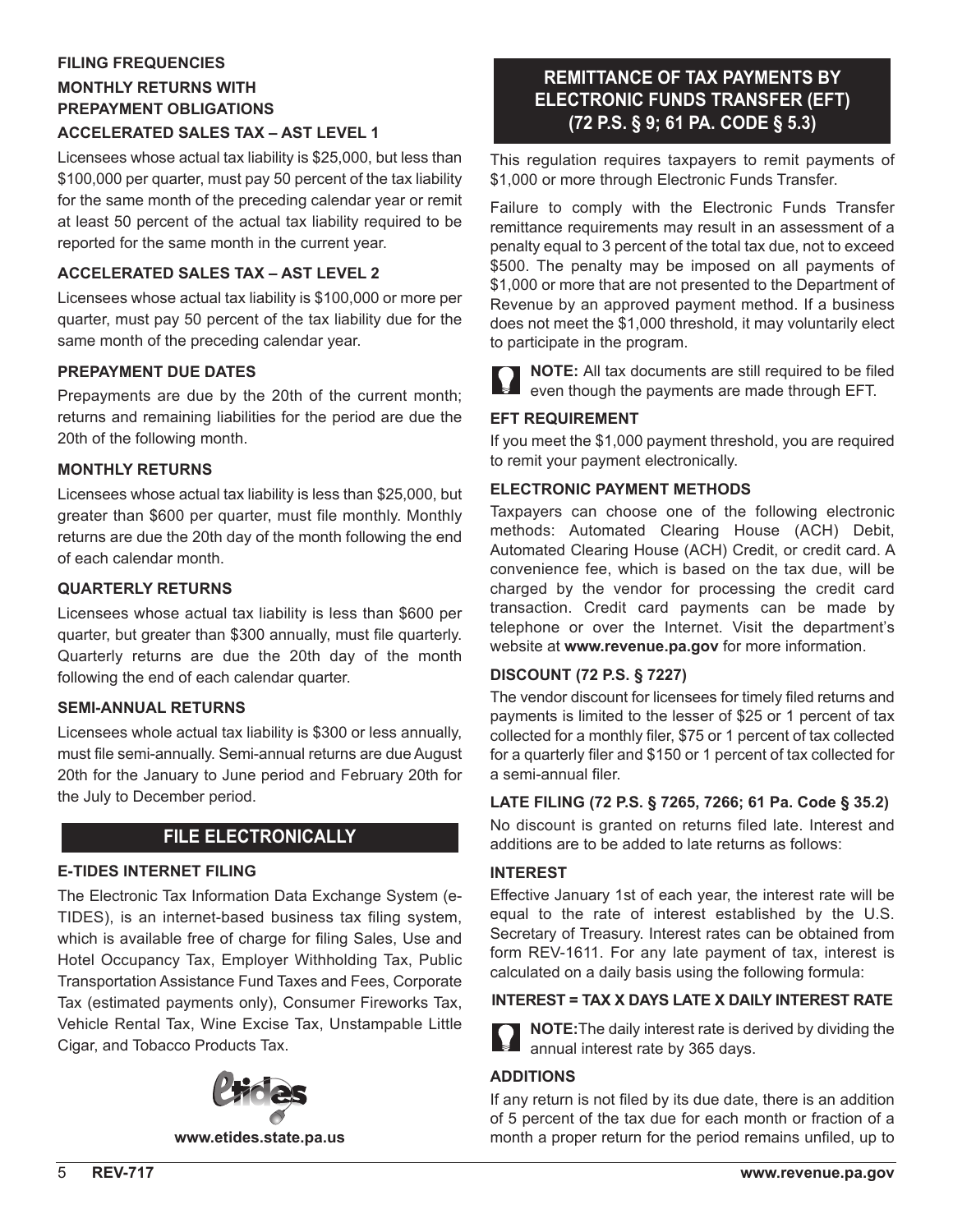a maximum of 25 percent of the amount of tax for the period. In no case shall the addition be less than \$2.



**NOTE:** If the proper tax, interest and additions are not remitted, the department will make an assessment.

## **USE TAX (72 P.S. § 7202; 61 PA. CODE § 31.7)**

Use tax due by all sales tax licensees must be reported and paid on the Sales, Use and Hotel Occupancy Tax Return. No discount is allowed on use tax reported. Use tax is due upon the purchase price of any taxable tangible personal property or services on which no equivalent amount of sales tax was paid. The tax must be reported and paid with the first tax return filed following the first taxable use of the property or service. Use tax due by nonlicensees must be reported and paid within the first 20 days of the month following the month of the first taxable use in Pennsylvania. Payments and returns may be remitted by visiting **www.etides.state.pa.us/UseTax**.

Individuals' use tax liabilities may be reported annually on the PA Personal Income Tax Return (PA-40). Visit **www.revenue.pa.gov/usetax** for more information on use tax reporting responsibilities and options.

#### **PUBLIC TRANSPORTATION ASSISTANCE FUND TAXES AND FEES (PTA) (61 PA. CODE § 47.19)**

If the PTA taxes or fees have not been paid to a vendor, PTA licensees should report these taxes on Line 7 of the PTA Taxes and Fees Return (PA-4).

# **LOCAL SALES, USE OR HOTEL OCCUPANCY TAX (61 PA. CODE § 60.16)**

In addition to state Sales, Use or Hotel Occupancy Taxes, a local sales, use or hotel occupancy tax may also be imposed by a county of the Commonwealth or the City of Philadelphia. As of January 2010, only Allegheny County and the City of Philadelphia have imposed local taxes. This local tax only applies to sales originating in or the use of taxable property or services in a county or city that has imposed the tax. Sales of property delivered to an out-ofstate location is not subject to the local tax. Vendors may voluntarily collect the local tax to relieve purchasers of the responsibility to report Use Tax. Vendors located in Allegheny County or the City of Philadelphia are required to collect the local tax. Volunteer collection is limited to vendors not located in Allegheny county or the City of Philadelphia.

# **HOTEL OCCUPANCY TAX (72 PS § 7210; 61 PA. CODE § 38.1, 38.2, 38.3)**

A 6 percent tax is imposed upon the rent paid for the occupancy of a room or rooms in a hotel within the Commonwealth. The term hotel is defined as a building or buildings in which the public may, for a consideration, obtain sleeping accommodations. The term hotel shall not include any charitable, educational or religious summer camp for children, hospital or nursing home. An additional 1 percent local Hotel Occupancy Tax is imposed on the occupancy of rooms in hotels within a county or city which imposes a local tax (See Page 40). The 6 percent and 1 percent Hotel Occupancy Taxes are in addition to any other room rental taxes imposed.

### **EXEMPTIONS (61 PA. CODE § 38.2)**

After the completion of 30 consecutive days involving an occupancy of a room or rooms in a hotel, an occupant is considered to be a permanent resident and is not required to pay hotel occupancy tax.

The occupancy of a room or rooms by an ambassador, minister or other diplomatic representative of a foreign government properly accredited by the U.S. Government is not subject to tax. The occupancy of a room or rooms by employees or representatives of the U.S. Government is subject to tax unless the employee is on official business, provides the required supervisory approved documentation and the rent is paid by the U.S. Government.

#### **BOOKING AGENTS**

A booking agent that facilitates the short-term booking of an occupancy on behalf of an operator located in Pennsylvania must now charge, collect and remit hotel occupancy tax on the "accommodation fee," which is an amount charged by the booking agent in excess of the discount room charge.

A 6 percent sales tax is imposed on the accommodation fee, or any other fee, charged by a booking agent who facilitates or collects payments for hotel accommodations on behalf of a hotel operator located in the Commonwealth. An additional 1 percent local sales tax is due on the accommodation fees for hotel bookings in Philadelphia and Allegheny Counties.

Booking agents are required to be registered for two licenses to collect hotel occupancy tax.

- a. The booking agent is required to obtain a Sales, Use and Hotel Occupancy Tax Booking Agent license. Complete the REV-1840 Hotel Booking Agent Registration Form to acquire the Booking Agent license. Upon completion of the registration form, email the form to **RA-BTFTDIRECTORFAX@PA.GOV** or fax to 717-705-8994.
- b. If the booking agent does not already have a separate Sales, Use and Hotel Occupancy Tax license, it should obtain one using the online PA-100 application for business registrations at **www.pa100.state.pa.us**.

For more detailed information on Hotel Occupancy Tax for Booking Agents please visit the department's website at **www.revenue.pa.gov**.

## **TAX EXEMPT SALES (72 P.S. § 7204)**

The following sales are not subject to tax:

The services of repairing, altering, mending, pressing, fitting, dyeing, laundering, dry cleaning or cleaning wearing apparel including formal wear and shoes. Alterations on formal wear, when purchased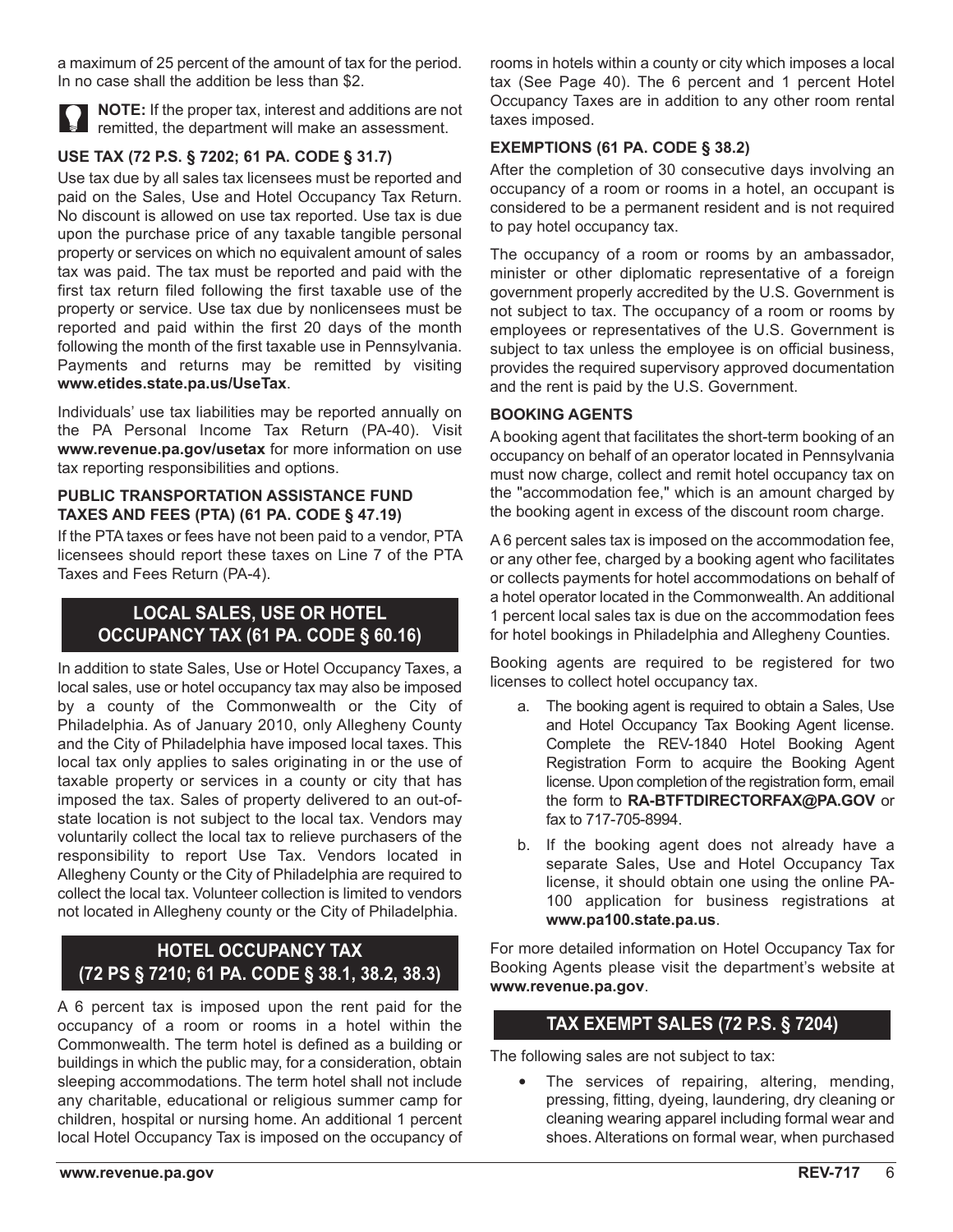in conjunction with the original formal wear purchase, are taxable.

- The services of laundering or dry cleaning of wearing apparel or household goods when performed by coin operated equipment.
- Residential use of steam; natural, manufactured and bottled gas; fuel oil; electricity; basic telephone service and subscriber line charges.
- Gasoline on which Liquid Fuels or Fuel Use Tax is paid.
- Wrapping supplies when use is incidental to delivery of property.
- Kegs used to contain malt or brewed beverages as part of wrapping and packaging supplies
- Drugs or medical supplies (See Category 18, Page 19.)
- Coal
- Grocery store food
- **Water**
- Returnable corrugated boxes used to deliver snack food products when purchased by a manufacturer
- Wearing apparel, except formal apparel, sporting goods and clothing and real or imitation fur articles
- Newspapers of general circulation that are qualified to carry a legal advertisement
- Caskets, burial vaults and grave markers
- Flags of the United States and Pennsylvania
- Textbooks for use in schools
- Sales to the U.S. Government
- Sales to the Commonwealth and its instrumentalities or political subdivisions
- The sale at retail or use of services related to the setup, teardown or maintenance of tangible personal property rented by an authority to exhibitors at the Pennsylvania Convention Center and the David L. Lawrence Convention Center.
- Property and services directly and predominately used in timbering operations when purchased by a company primarily engaged in the business of harvesting trees. Timbering does not include the harvesting of trees for clearing land for access roads.
- Sales for resale
- The transfer of property or rendition of services for direct use in: Dairying (61 Pa Code § 32.31), Farming (61 Pa Code § 32.33), Manufacturing (61 Pa Code § 32.32), Mining (61 Pa Code § 32.35), Printing (61 Pa Code § 32.36), Processing (61 Pa Code § 32.32) and Rendering a Public Utility Service (61 Pa Code § 32.34), except motor vehicles required to be registered. The sales at retail of motor vehicles required to be registered are

subject to tax unless sold to a common carrier for direct use in rendering a public utility service.

- Certain sales and services to organizations qualifying as purely public charities which hold an exemption number prefixed by the number 75. These organizations do not qualify for exemption on purchases of materials, supplies or equipment used in the construction, reconstruction, remodeling, repair or maintenance of real estate, with the exception of materials and supplies used in the routine maintenance of real estate. The exemption does not apply to equipment used in performing routine maintenance of real estate, nor does the exemption apply to purchases for use in an unrelated trade or business.
	- **a. SALES ON WHICH NO PUBLIC TRANSPORTATION ASSISTANCE FUND TAXES (PTA) AND FEES ARE TO BE COLLECTED (61 PA. CODE § 47.19)**

New tires for highway use by a governmental entity, and leases and rentals of motor vehicles that qualify for a sales and use tax exemption are not subject to PTA Taxes or Fees.

# **ADDITIONAL SERVICES SUBJECT TO TAX**

Generally, the services described below are subject to state and local sales or use tax unless otherwise exempt. These services are presumed to be subject to PA sales or use tax if the delivery or benefit of the service occurs in Pennsylvania. Use tax is due if the purchaser of the services does not pay sales tax to the vendor.

### **PRONOUNCEMENTS**

Statements of Policy or Regulations on the services listed in A thru J have been published in the PA Bulletin. These can be obtained by visiting **www.revenue.pa.gov**.

**a. LOBBYING SERVICES (72 P.S. § 7201(k)(11), (o)(9); 61 Pa. Code § 60.6)**

Services provided by a lobbyist as that term is defined under the Lobbying Registration and Regulation Act are subject to tax if the benefit or delivery of the service occurs in Pennsylvania.

#### **b. ADJUSTMENT, COLLECTION OR CREDIT REPORTING SERVICES (72 P.S. § 7201(k)(12), (o)(10); 61 Pa. Code §§ 60.10-.11)**

Adjustment and collection services are taxable when the creditor is doing business in Pennsylvania and the debtor's address referred for adjustment or collection is also in the State. Moreover, credit reporting services are subject to tax when the information or report is delivered to or received at a location in the Commonwealth. Taxable services include, but are not limited to, services provided by adjustment bureaus or collection agencies, consumer or mercantile credit reporting bureaus,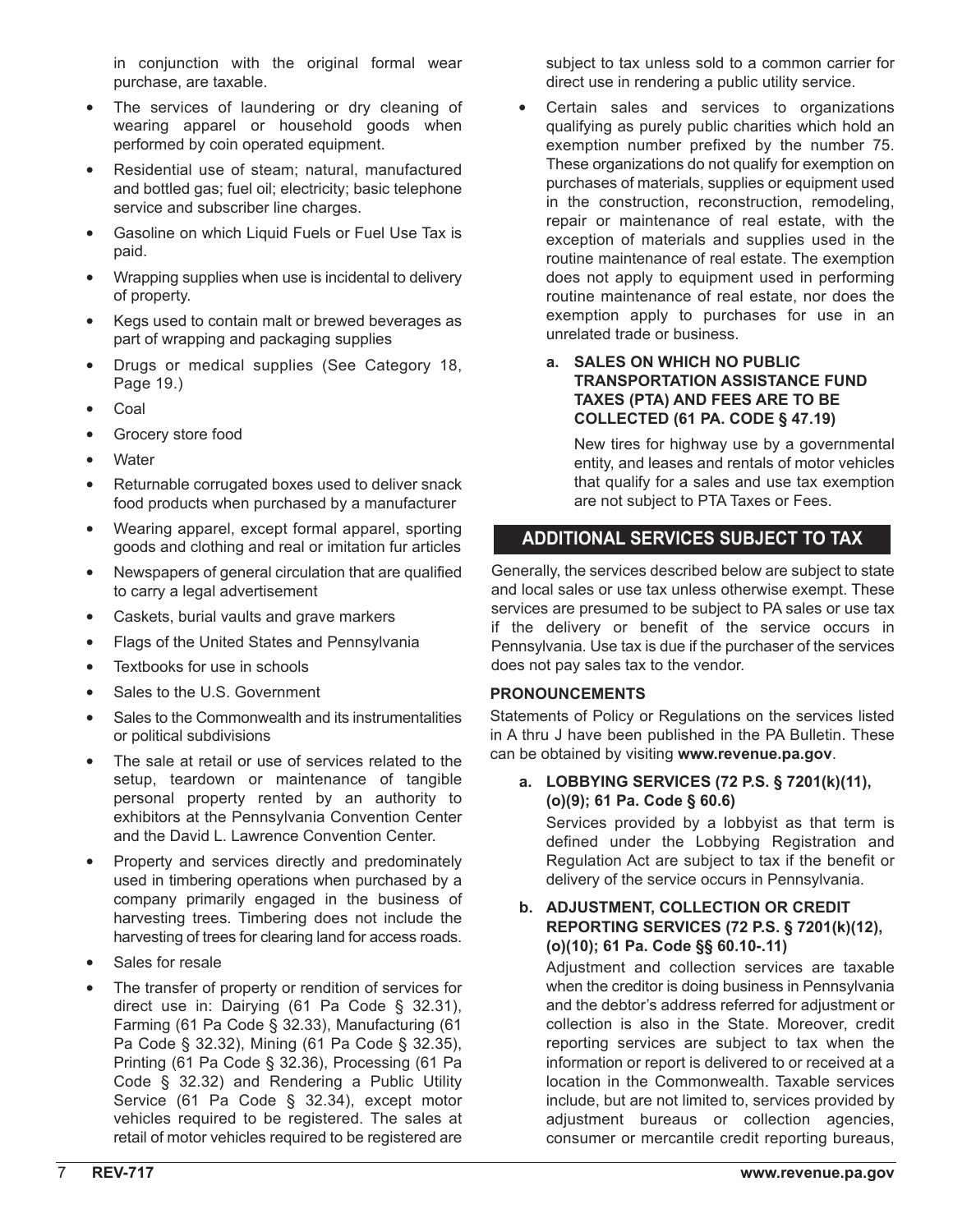credit bureaus or agencies, credit clearinghouses or credit investigation services. However, the provision of credit card service with collection by a central agency, debt counseling or adjustment services to individuals or billing or collection services provided by local exchange telephone companies are not taxable.

# **c. SECRETARIAL OR EDITING SERVICES (72 P.S. § 7201(K)(13), (o)(11); 61 Pa. Code § 60.8)**

Services including, but not limited to, editing, letter writing, proofreading, resume writing, typing or word processing performed for a purchaser in Pennsylvania are taxable. Such taxable services do not include court reporting and stenographic services.

#### **d. EMPLOYMENT AGENCY SERVICES (72 P.S. § 7201(k)(15), (o)(13); 61 Pa. Code § 60.5)**

Employment agency services are taxable if the employee reports to work at a location in Pennsylvania or if the employee is assigned to work in Pennsylvania but reports to work at a location outside of the state. "Employment agency services" means the service of attempting to procure or procuring temporary or permanent employment for prospective employees or employers. Examples of such services include executive placement services or labor contractor employment agencies (other than farm labor).

#### **e. HELP SUPPLY SERVICES (72 P.S. § 7201(k)(15), (o)(13); 61 Pa. Code § 60.4)**

Help supply services are taxable if the delivery or use of the services occurs in Pennsylvania. "Help supply services" is the provision of an individual by a vendor to a purchaser when the individual is an employee of the vendor and is supervised by the purchaser. Examples of such services include those provided by labor and manpower pools, employee leasing services, office help supply services, temporary help services, usher services and modeling services. Farm labor services, and human health-related services are not taxable help supply services.

**f. DISINFECTING OR PEST CONTROL SERVICES (72 P.S. § 7201(k)(14), (o)(12); 61 Pa. Code § 60.3)** Disinfecting or pest control services are taxable when these services are performed on (1) real property that is located in Pennsylvania; (2) tangible personal property located in this Commonwealth unless it is delivered to a location outside of the Commonwealth, or (3) tangible personal property outside this Commonwealth and the property is delivered to a location in this Commonwealth. Disinfecting services are services to property that destroy or sanitize harmful microorganisms, including deodorizing. Pest control services are services to trees, shrubs, animals, buildings and

other property that neutralize, exterminate, trap, recover or prevent pests, including fumigation.

#### **g. BUILDING MAINTENANCE OR CLEANING SERVICES (72 P.S. § 7201(k)(14), (o)(12); 61 Pa. Code § 60.1)**

Building maintenance or cleaning services are subject to tax when performed in Pennsylvania; however, building repair services on buildings or other property that is permanently affixed to realty are nontaxable.

Building cleaning services are services that include the removal of dirt, dust, grease or grime on a building or inside of a building and the keeping of the building and its contents in a clean, neat, polished or orderly appearance. Building maintenance services are routine and periodic services on a building that keep a building in a satisfactory operating condition. Example of building maintenance and cleaning services are janitorial services, office or interior building cleaning or maintenance, bulb maintenance and acoustical tile cleaning services. Building repair services are any services that do not qualify as either building cleaning or building maintenance services.

### **h. LAWN CARE SERVICES (72 P.S. § 7201(k)(17), (o)(15); 61 Pa. Code § 55.6)**

Lawn upkeep services performed in Pennsylvania are taxable. Lawn care services include, but are not limited to, fertilizing; mowing; dethatching; applying herbicides, insecticides, or fungicides; and raking grass on lawns.

### **i. SELF-STORAGE SERVICES (72 P.S. § 7201(k)(18), (o)(16); 61 Pa. Code § 60.12)**

The provision of a building, a room in a building, or a secured area within a building with a separate access for each purchaser for the storage of personal property is taxable if the self-storage is located in Pennsylvania. However, safe deposit boxes provided by financial institutions, storage in refrigerator or freezer units, storage in commercial warehouses, facilities for goods distribution and lockers in airports, bus stations, museums and other public places are not taxable self-storage services.

### **j. PREMIUM CABLE SERVICES (72 P.S. § 7201(m); 61 Pa. Code § 60.9)**

The sale or use of premium cable service delivered to a location in Pennsylvania is taxable. Additionally, the sale, rental or lease of television, audio or radio equipment for use in connection with premium or nonpremium cable service is subject to tax.

### **k. CATERING SERVICES (72 P.S. § 7204(29); 61 Pa. Code § 60.7)**

The sale of food for consumption on or off the premises or on a "take-out" or "to-go" basis is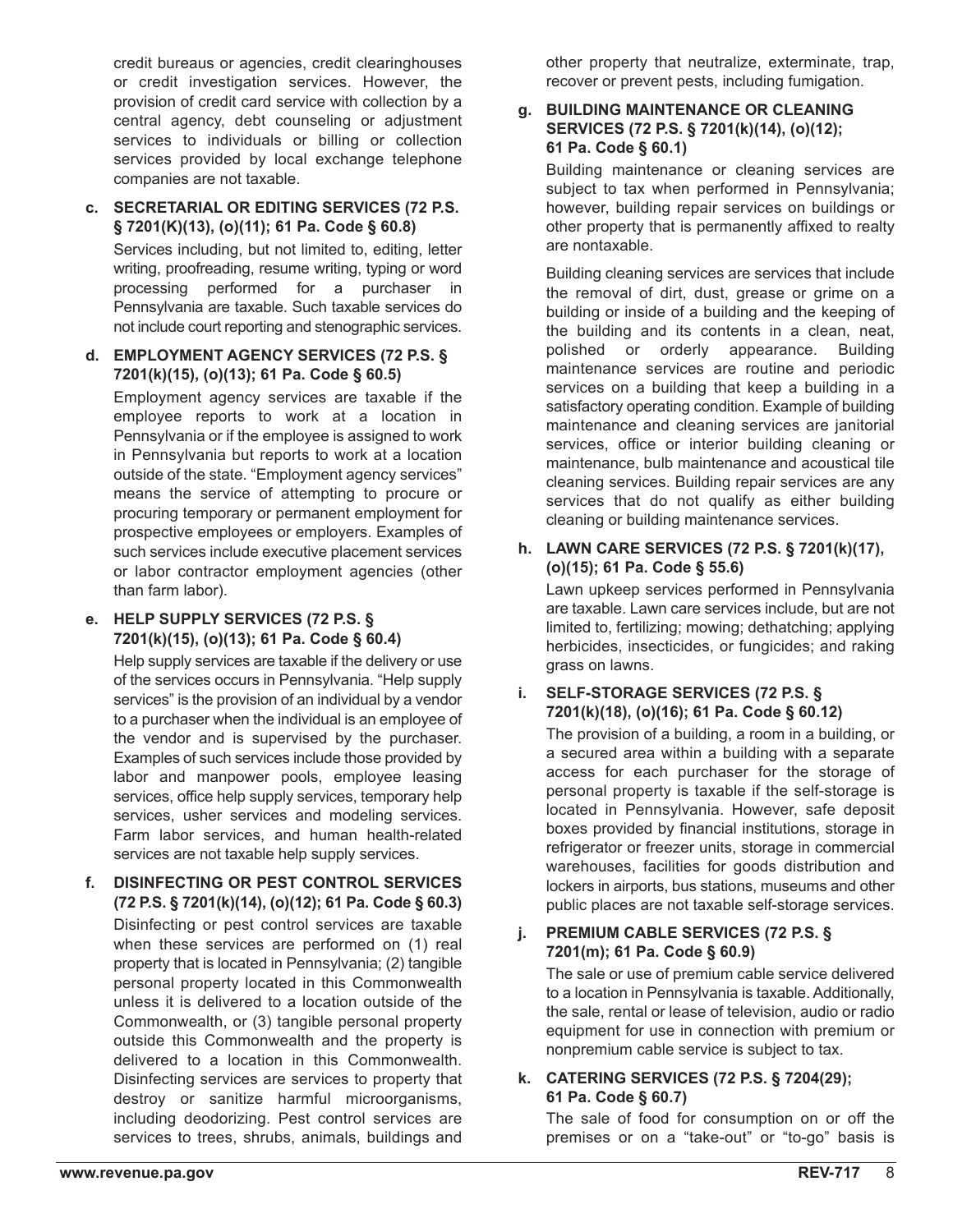taxable. In addition, rentals (silverware, tables, chairs, linens, decorations, etc.) that are used in providing the service are not entitled to the resale exemption by the caterer. Further, charges for rentals to the customer are subject to tax, even if seperately stated.

## **CONSTRUCTION CONTRACTS (61 PA CODE § 31.11 – 31.16)**

Generally, construction contractors are required to pay tax on all property (including materials, equipment, components and supplies) that is furnished and installed in the performance of construction activities.

A contractor may claim an exemption on property qualifying as "building machinery and equipment," as defined under 72 P.S. § 7201(pp), that will be transferred pursuant to a construction contract with an exempt entity such as a purely public charity or a government entity.

The contractor must provide to the vendor an exemption certificate that identifies the exempt entity and includes the exemption number issued by the department. Additionally, the contractor must attach to the exemption certificate a list of the property claimed to qualify as "building machinery and equipment".

# **EXEMPTION CERTIFICATES (72 P.S. § 7237; 61 PA CODE § 32.2)**

Properly completed exemption certificates, REV-1220, which provide a valid reason for exemption and are accepted in good faith, relieve the vendor from the collection of tax.

Exemption certificates are required to substantiate all exempt sales with the exception of the following:

Unless otherwise stated, (1) sales to governmental entities, (2) sales of nontaxable tangible personal property or services, and (3) sales where delivery is required to be made outside of the Commonwealth. Documentary evidence must be retained by the seller on these transactions.

# **PETITION FOR REASSESSMENT OR REFUND (72 P.S. §§ 9702, 10003; 61 PA. CODE § 7.1, ET SEQ.)**

### **PETITIONS FOR REASSESSMENT**

Once a taxpayer has filed a return, the Pennsylvania Department of Revenue has three years to issue an assessment for any additional tax owed. In certain circumstances, such as fraud or a failure to file a return, the department may have a longer period of time to issue an assessment. Under Act 43 of 2017, the taxpayer has 60 days after the mailing date of the assessment to file a petition for reassessment with the Board of Appeals.

#### **PETITIONS FOR REFUND**

A petition for refund may be submitted when a taxpayer believes tax has been overpaid. A taxpayer generally has three years from the date of payment to petition for a refund. In case of audits, the refund petition must be filed within six months of the mailing date of the notice of assessment, determination or settlement.

For more information regarding petition procedures, please visit the Board of Appeals On-Line Petition Center at **www.boardofappeals.pa.gov**.

# **PROPERTY PURCHASED WITH FOOD STAMPS (72 P.S. § 7204(46))**

The sale at retail or use of tangible personal property purchased with food stamps is exempt from tax in accordance with the Food Stamp Act of 1977, as amended.

## **VENDING MACHINE SALES (61 PA. CODE § 31.28)**

The vending machine sale of property, other than food and beverages, is taxed on each separate sale. Taxable food and beverages are taxed as follows: divide the gross receipts collected on taxable sales by 1.06 which results in the taxable sales amount. This taxable sales amount is multiplied by 0.06 to determine tax due. These figures should be inserted on the tax return.

## **BARBERS AND BEAUTICIANS (61 PA CODE § 58.6)**

Barbers and beauticians are required to pay tax on all purchases of equipment, materials or supplies, regardless whether the property is purchased for use in performance of services or for resale. If supplies are sold to a customer, the full 6 percent tax shall be charged and collected. The barber or beautician may take a "TPPR" (tax paid, purchase resold) credit on the credit line of the sales and use tax return for those purchases upon which tax was paid at the time of purchase and the item was resold. The TPPR block must be checked on the credit line of the tax return.

## **E-911 FEE**

The e-911 surcharge is a fee collected by retailers on each prepaid wireless telephone or prepaid telecommunication service sold. A prepaid wireless telecommunication service qualifies as prepaid cell phones, prepaid cell phone minutes/phone cards or any service that would reduce a customer's prepaid account to complete a call. This surcharge is collected on each retail transaction regardless of whether the service or prepaid wireless telephone is purchased in person, by telephone, through the internet or by any other method. The prepaid e-911 surcharge is to be charged and collected by the retailer in addition to any other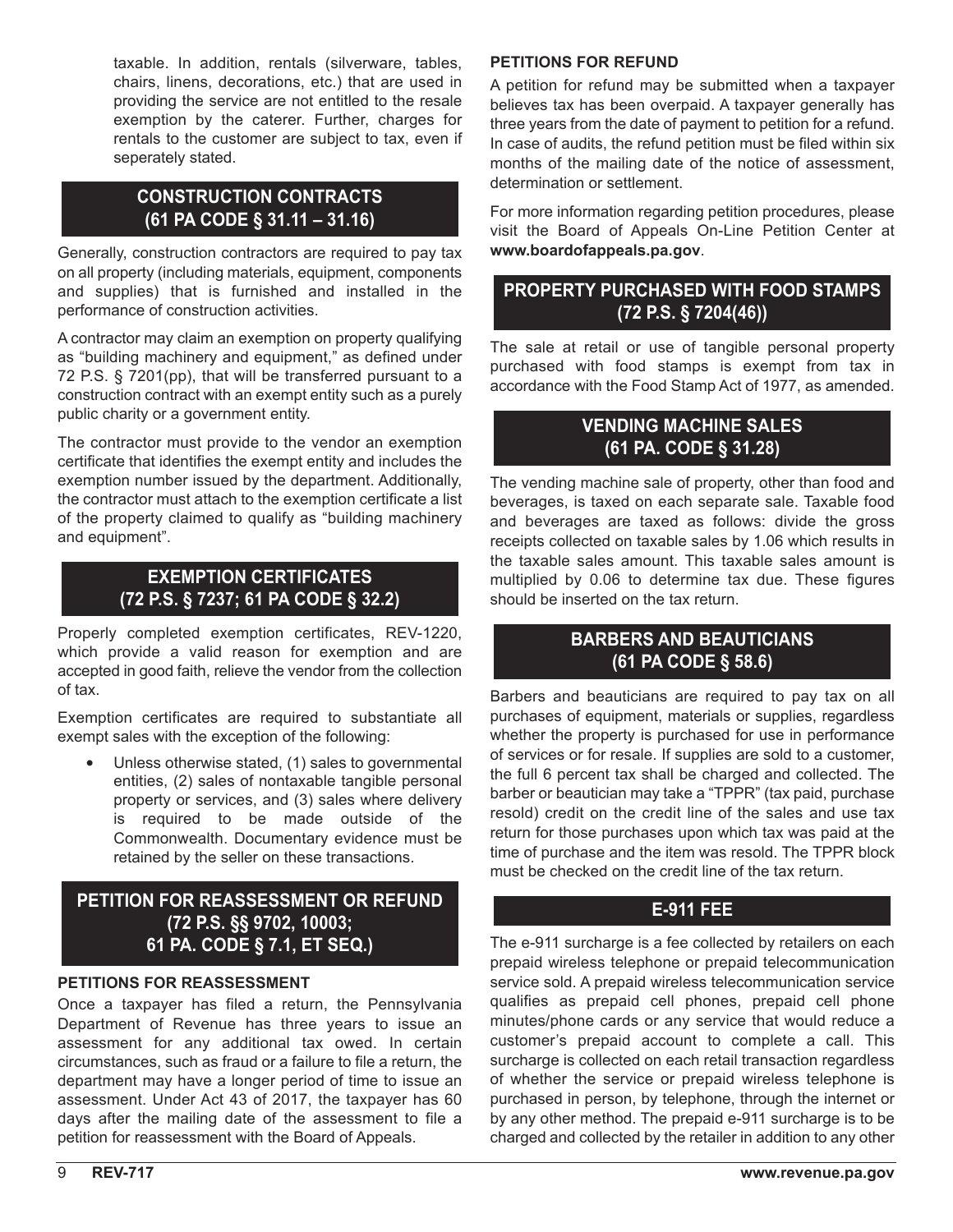charges or fees and is not to be included for purposes of calculating sales tax.

There will not be a separate return for the prepaid e-911 surcharge. It is to be reported on the PA-3, Sales, Use & Hotel Occupancy Tax Form, which has been modified to include a separate line item to report the surcharge. Prepaid e-911 surcharges are to be collected by a seller and reported and remitted to the Department of Revenue with the same filing frequency and by the same due dates as a seller's sales/use tax returns. The seller may qualify for a discount, upon timely filing and payment in full on or before the sales tax due date.

For more information on the prepaid e-911 surcharge, visit the department's Online Customer Service Center at **www.revenue.pa.gov** or call 717-787-1064.

# **KEYSTONE OPPORTUNITY ZONES (73 P.S. § 820.101, ET SEQ.)**

Keystone Opportunity Zones (KOZ), Keystone Opportunity Expansion Zones (KOEZ) and Keystone Opportunity Improvement Zones (KOIZ) have been established throughout the Commonwealth to encourage investment and development in areas designated as economically distressed. The zone sales tax exemption is limited to tangible personal property and services exclusively used, consumed or utilized by qualified businesses in the zones. The exemption does not apply to motor vehicles, including special mobile equipment.

A construction contractor may make exempt purchases of taxable tangible personal property and services pursuant to a construction contract with a qualified business located within the zones.

A qualified business in a zone must have a sales tax exemption number, issued by the department on an annual basis, to claim the exemption when making otherwise taxable purchases.

Qualified businesses are required to complete a Pennsylvania Exemption Certificate (REV-1220) with the following information:

### **LINE 4**

Purchaser is a "KOZ/KOEZ/KOIZ business holding exemption number 72-xxxxxx"; and

### **LINE 7**

Other "Property or services are being purchased for use and consumption in a KOZ/KOEZ/KOIZ."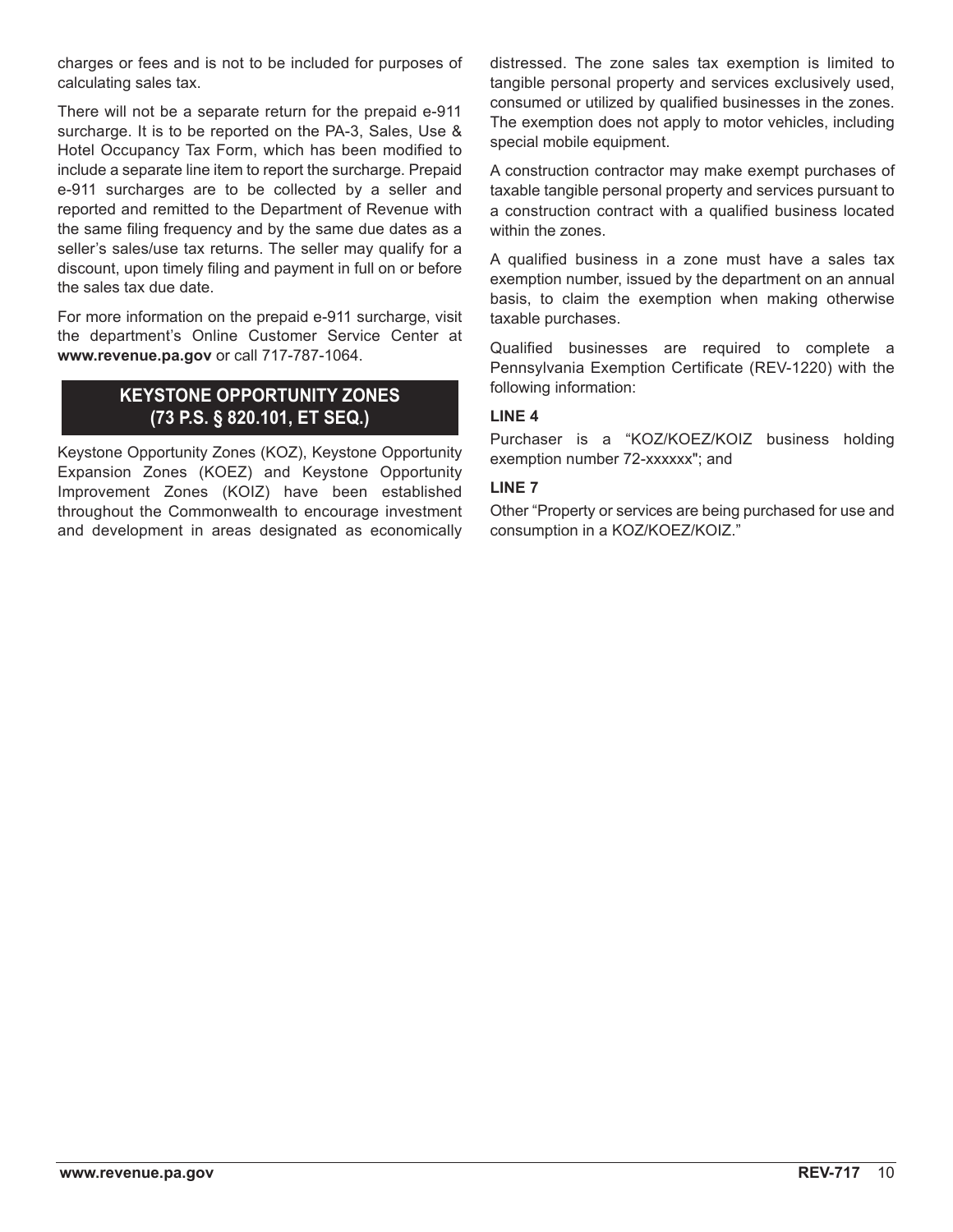## LISTING OF TAXABLE AND EXEMPT PROPERTY

#### **DESCRIPTIONS**

- T Taxable
- NT Nontaxble
- Indicates change or clarification
- \*\* Indicates new item
- \*\*\* Indicates subject to Other Tobacco Tax

## **1. BOOKS AND STATIONARY**

Tax is imposed on books, stationery and stationery supplies, including Bibles and religious publications sold by religious groups. Tax is imposed whether physically, electronically, or digitally delivered, streamed or accessed.

- T Bibles
- T Comic books
- T Crossword, game books
- T Dictionaries
- T E-books
- T Greeting Cards
- T Instruction books for needle-craft, embroidery, knitting, etc.
- NT Mail order catalogues
- NT Newspapers of general circulation qualified to carry a legal advertisement
- T Periodicals and magazines not purchased by subscription
- NT Periodicals and magazines purchased by subscription
- T Photographs
- T School supplies, except when sold directly to a school district or qualified nonprofit educational institution
- T Subscription to access e-books
- NT Textbooks, when sold by a school or an authorized book store
- T Yearbooks

## **2. BUSINESS SUPPLIES AND EQUIPMENT**

Generally, sales of business supplies and equipment used in construction, repair, etc., of real estate are taxable.

- T Building materials, supplies and equipment used in construction, repair, etc., of real estate, except building machinery and equipment purchased by or for certain exempt entities
- T Business forms such as invoices, order books, etc.
- T Cash register receipt paper
- NT Direct mail advertising materials, including calendars, matchbooks, etc.
- T Display cases and merchandising equipment
- NT Dry ice, when sold for internal packaging with the sale of property to others
- T Fans
- T Signs, circulars, show cards and posters
- T Vending machines and equipment
- NT Wrapping supplies used in connection with the sale of products

### **3. \*\*CBD AND HEMP PRODUCTS**

Cannabidiol (CBD) and hemp products are considered tangible personal property. These products are taxable unless they fall into a sales tax exemption category or are subject to the Other Tobacco Tax. Please note, this list is not a representation as to the legality of the products.

- \*\*NT Clothing and Shoes
- \*\*NT Edible
- \*\*NT Gummies
- \*\*NT Hemp Diapers
- \*\*NT Inhaler
- \*\*NT Nasal Spray
- \*\*NT Oral Drops
- \*\*NT Patch
- \*\*NT Pills
- \*\*NT Seed Milk
- \*\*NT Tinctures
- \*\*NT Superfood Supplement
- \*\*NT Hemp Fuel (may be subject to alternative fuels)
- \*\*T Rope
- \*\*T CBD/Hemp mixed with beer
- \*\*\*NT CBD/Hemp to be vaped
- \*\*T CBD/Hemp Flower for smoking
- \*\*T Hemp Paper
- \*\*T Hempcrete
- \*\*T Liquid CBD/Hemp premixed with water
- \*\*T Lotions and Creams
- \*\*T Post Recovery Drink
- \*\*NT Protein Powder
- \*\*T Soap
- \*\*T Sunscreen
- \*\*T Supplement (Pets)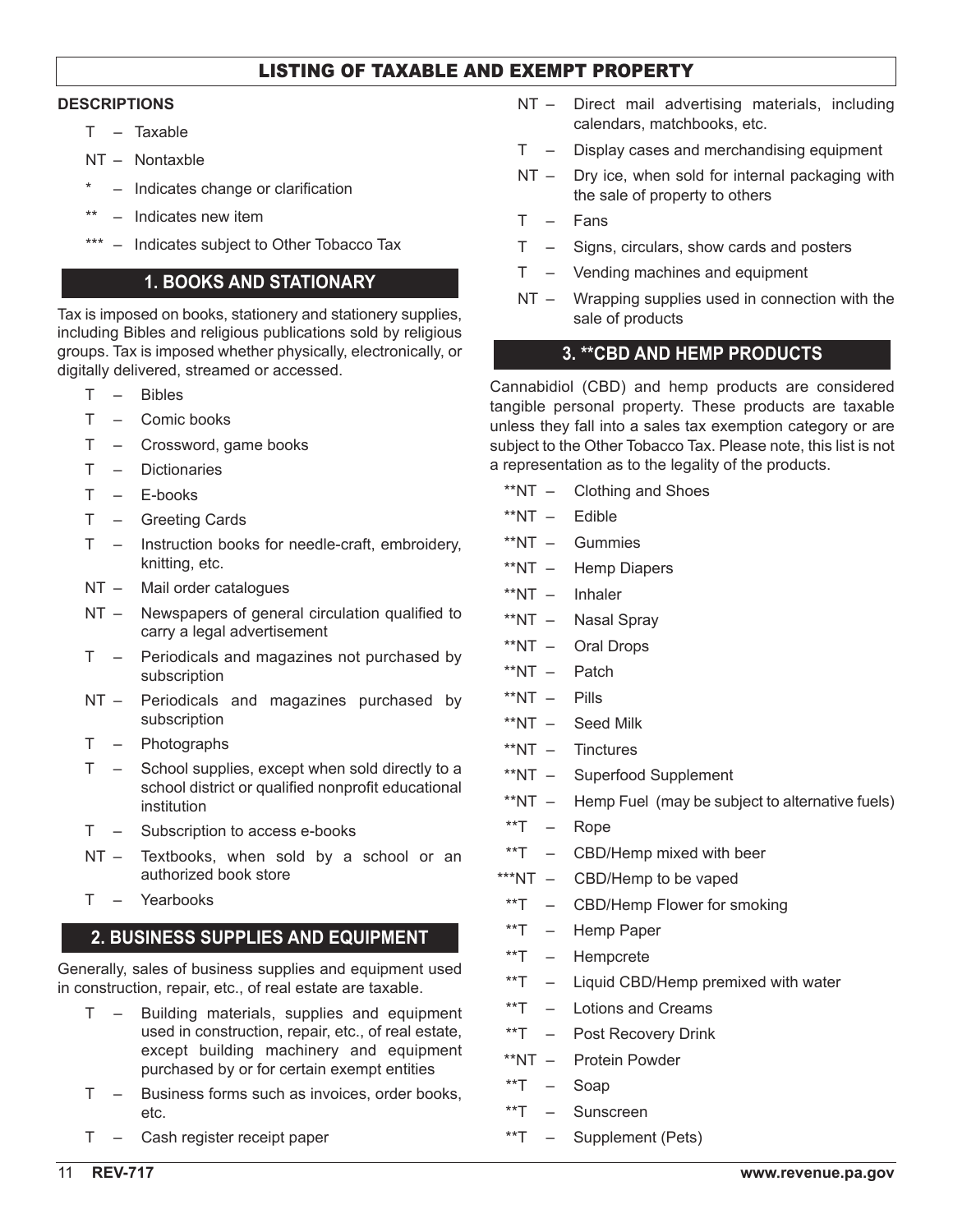## **4. CLOTHING AND ACCESSORIES**

Generally, clothing is nontaxable except the following: (1) Formal day or evening apparel; (2) Articles made of real, imitation or synthetic fur, where the fur is more than three times the value of the next most valuable component material; and (3) Sporting goods and clothing normally worn or used when engaged in sports (See Category 25 on Page 36).

- T Accessories and ornamental wear
- NT Aprons
- NT Belts and suspenders
- T Biking clothing
- NT Boots and shoes, designed for everyday wear
- T Bridal apparel and accessories
- \*NT– Compression clothing
- T Corsages and boutonnieres
- T Costumes Halloween, Christmas, etc.
- NT Dress shields
- \*\*NT Face masks
	- T Formal clothing or clothing designed for formal functions and not normally worn except while attending a formal function, including mother of the bride dresses, flower girl dresses, tuxedos, dinner jackets, and formal ties.
- T Fur, articles made of fur on hide or pelt, or any material imitative of fur, and articles of which fur, real, imitation or synthetic, is the component material of chief value; and fur trimmed articles, if the value of fur is more than three times the value of the next most valuable component material. Felt, wool or fabric is not taxable unless it resembles fur on the hide.
- NT Garters and garter belts
- NT Girdles
- T Gloves, baseball, golf, racquet, etc.
- NT Gloves, cloth and leather, for everyday wear
- NT Gloves, gardening
- T Gloves, sheepskin, fur, rubber
- T Graduation caps and gowns
- NT Gym suits
- T Handkerchiefs
- NT Headwear for everyday wear
- T Helmets
- NT Hosiery, pantyhose and peds
- NT Hunting clothing, including camouflage and blaze orange
- NT Leotards and tights
- NT Leather wearing apparel
- NT Lingerie
- NT Maternity clothing for everyday wear
- NT Neckwear, ties
- NT Nightgowns
- T Prom dresses
- NT Rainwear
- NT Receiving blankets
- NT Repairing of wearing apparel
- T Safety clothing
- NT Scarves, for headwear and neckwear
- NT Scout uniforms and camp clothes
- T Sheepskin boots
- T Sheepskin coats
- NT Stockings, including support-hose
- NT Suspenders
- T Swimming Suits
- NT T-shirts, imprinted
- T Tuxedos
- T Umbrellas
- NT Underclothing
- NT Work clothes, work uniforms
- NT Yard goods (to make clothing)

## **5. COMPUTER HARDWARE, DIGITAL PRODUCTS AND STREAMING SERVICES**

Generally, tax is imposed upon the sale or use of computer hardware. Canned software is taxable including canned software products and services accessed by end users in Pennsylvania via computer devices, such as smartphones. Canned software is software that is not designed, created and developed for and to the specifications of an original purchaser. Additionally, sales and use tax applies to any transfer of a digital product where the purchaser pays a consideration, unless that transfer is otherwise exempt.

- T Canned computer software, whether accessed by physical medium such as a CD-ROM or accessed electronically
- T Cellular telephones, smartphones, and accessories
- T Computer tablets, e-readers, and accessories
- T Desktop computer hardware and accessories such as monitors, keyboards, and mice
- T GPS navigation equipment and services
- T Laptop computers
- T Mobile applications (apps); in-app purchases
- T Satellite radio equipment, services and subscriptions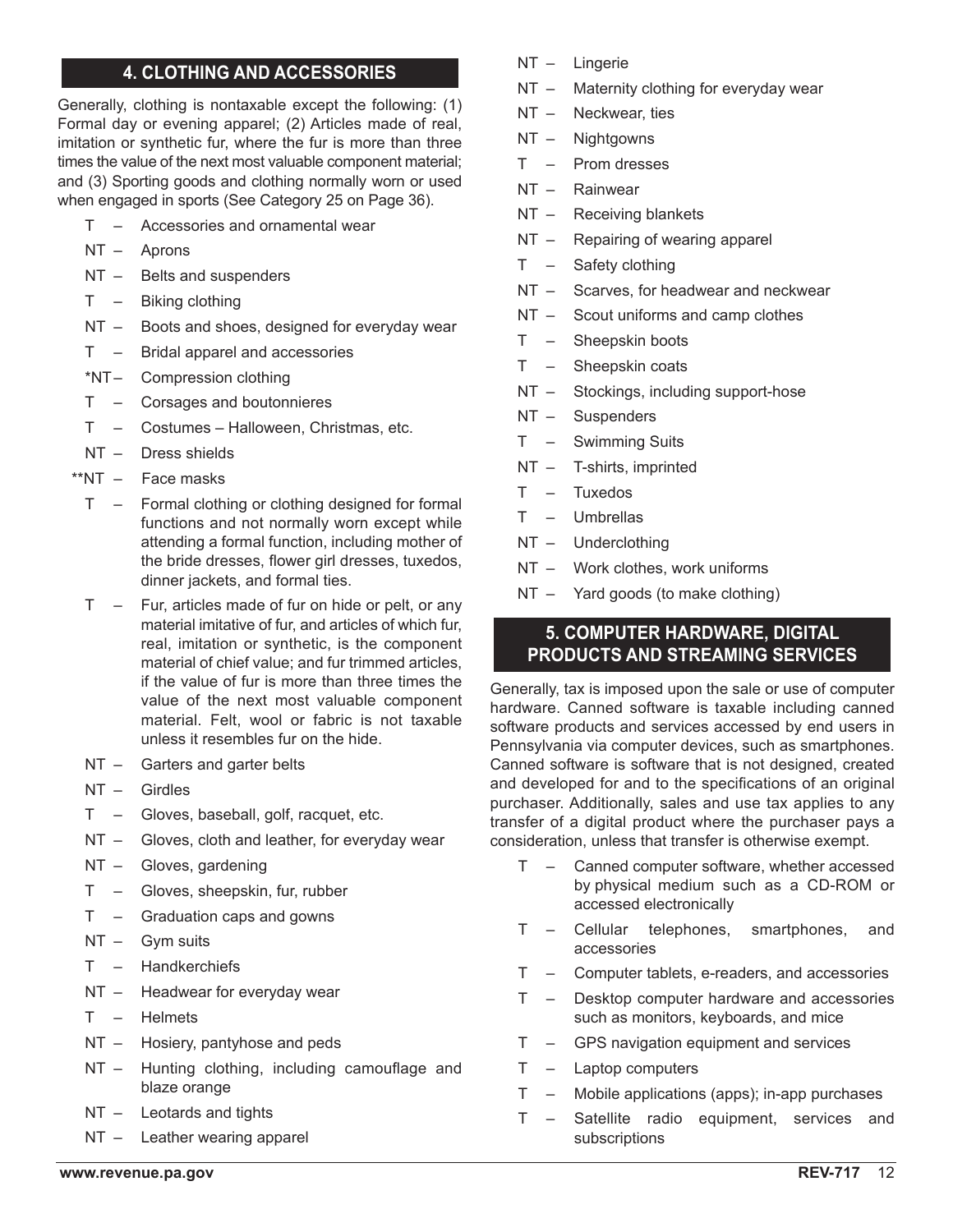- T Updates and maintenance to support the above items
- T Video and audio including downloads, subscriptions and streaming services, consoles and equipment
- T Video games including downloads, subscriptions and streaming services, consoles and equipment

## **6. COSMETICS AND TOILETRIES**

- T After shave creams, lotions, powders
- T Antiperspirants
- T Aromatherapy products (candles, oils, washes, etc.)
- T Atomizers containing perfume and other liquids
- T Bath milks, oils, powders, salts, tablets, crystals, etc.
- T Bath and shower gels and body shampoos
- T Bleach creams and lotions
- T Blush, rouges
- T Body lotion and creams
- T Breath fresheners and breath sprays
- T Bubble bath preparations
- T Cocoa butter, if advertised or labeled for cosmetic purposes
- T Colognes
- T Compacts containing blush or powder, compact refills
- T Cosmetics
- T Creams, cleansing, beauty or cold
- T Creams, protective (having cosmetic claims or use as skin creams, antiperspirants)
- T Cuticle softeners and removers
- T Deodorants (even though having a medicinal or curative value, if advertised or labeled for use as a body deodorant)
- T Deodorants (for use in closets, bureau drawers, etc., for imparting fragrance to clothing)
- NT Deodorants, colostomy
- T Dusting powders
- T Eye shadows, eyeliner
- T Eyebrow pencils
- T Eyelash mascara and eyelash and brow dyes
- T Face lotions, facial oils, face creams
- T Face packs
- T Face powders, in loose or cake and liquid form
- T Foundation makeup
- T Freckle removers, vanishing creams
- T Hair conditioners and rinses
- T Hair dyes, colorings, tints, rinses and bleaches
- T Hair gels and mousse
- T Hair oils
- T Hair removers
- NT Hair restorative medications
- T Hair straighteners
- T Hair straightening lotions, creams, conditioners and rinses
- T Hairdressings, lotions, tonics and pomades (regardless of whether they are colored or scented)
- T Hairsprays
- T Hand lotions, creams and sanitizers
- T Lip balm and ointments
- T Lipsticks, lipstick refills, liquid lip color, lip liner and lip gloss
- T Lotions, cleansing and beauty
- T Makeup remover
- T Manicure preparations and kits
- T Mask preparations
- T Massage creams
- T Mouthwashes
- T Nail bleaches
- T Nail polish removers
- T Nail polishes, nail lacquers, nail enamel
- T Perfume novelties, containing perfume
- T Perfumes and perfume ingredient kits
- T Permanent waving creams, lotions, neutralizer and kits
- T Powder bases (liquid, cream and pressed)
- T Sachets containing powder or aroma producing materials
- T Scalp lotions, which are used or intended for use as a treatment for dry or oily hair
- T Shampoos
- T Shaving preparations, creams, lotions, powders, including medicated preparations
- T Skin balms, bleaches, creams, fresheners, lotions, oils, tonics or whiteners
- T Sun allergy cream
- T Sunburn preventives suntan creams, lotions, oils, sunblock, etc.
- NT Sunburn treatment, lotions or creams
- T Talcum powder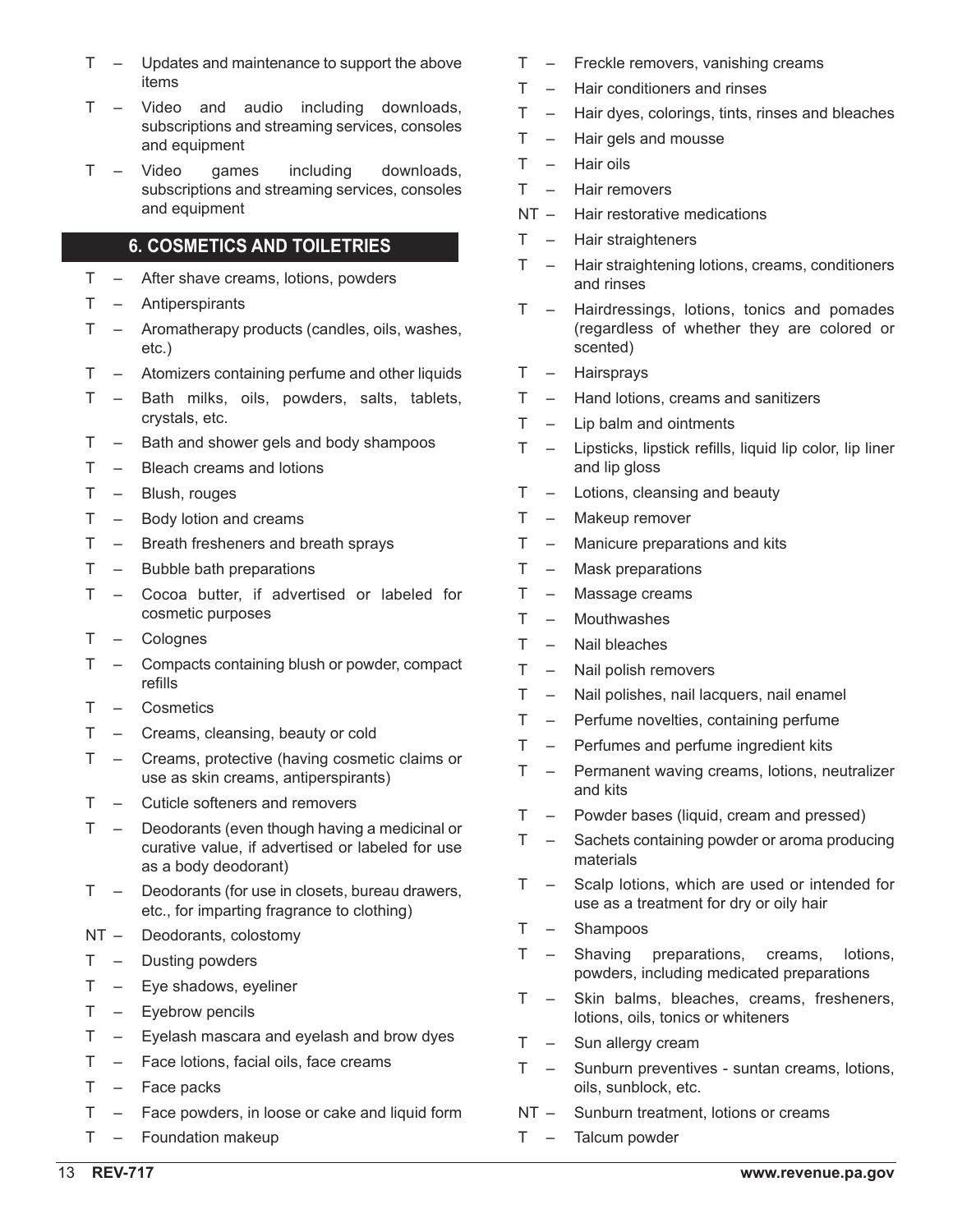- NT Toothbrush, electric
- NT Toothbrush, toothpaste, tooth cleaners, dental floss and replacement brushes for electric toothbrush
- \*T Waterpiks and water flossers
- T Wave set, paste, powder or lotion
- T Wrinkle removing and concealing preparations

### **7. FARMING SUPPLIES AND EQUIPMENT**

The tax is not imposed upon the sale of property to a farmer to be used or consumed directly in the business of producing agricultural products. Home gardening is not considered farming. See REV-1729, Tax Information for Farmers, for additional information.

- NT Artificial breeding equipment and supplies
- NT Blacksmith/farrier services for commercial racehorses or horses used directly in farming
- T Building supplies and materials used to build and repair barns, sheds, coops, etc.
- NT Cleaners and disinfectants used in cleaning milking equipment and to sterilize milk cans to prevent spoilage. (Property used for general farm cleaning and maintenance is taxable)
- NT Equipment used to extract a product from productive animals or from the soil, such as harvesters, combines, binders, forage blowers, milking equipment, egg collecting equipment, corn shuckers, threshers, manure handling equipment
- NT Equipment such as barn shovels, ensilage forks, wheelbarrows and feed carts
- NT Feed and feed additives for productive animals
- \*\*T Feed for the raising of non-productive animals for hunting or zoos
	- T Fencing
	- NT Fertilizer and chemical additives to be added to soil
	- T Fire prevention and safety equipment
	- NT Fuel for use in heating poultry brooder and greenhouses
	- NT Fumigation services upon agricultural commodities or containers used for agricultural commodities
	- T Greenhouses and mushroom houses (if permanently installed to the real estate)
	- NT Grooming materials, equipment and supplies when necessary for the health of productive animals
	- NT Harnesses used to control productive animals on the farm
	- NT Ice
- NT Livestock equipment to dispense chemicals, medicines and feed additives
- NT Livestock feeding equipment such as tubs, buckets, cans, etc., feed scoops and portable watering devices
- T Maintenance facilities including tools, machinery and equipment to maintain machinery, equipment or building property, such as chain hoists, tire spreaders, drills, sanders, lumber, nails, wrenches, brooms, welding equipment, paint brushes and sprayers
- NT Milk strainers and strainer discs and towels (dispensers to store and dispense the discs are taxable)
- T Motor vehicles, if required to be licensed by the Pennsylvania Department of Transportation
- \*\*NT Multipurpose agricultural vehicle (ATV), when used for farming
	- NT Pest control services for agricultural purposes
	- NT Property which becomes an ingredient or constituent of a farm product or is consumed by productive animals or plant growth, such as seeds, fertilizer, chemical additives, etc., and property such as seeders, planters, plows, harrows, cultivators, sprayers and similar equipment used to till soil, plant, seed and care for productive plants
	- NT Property used to handle, store or preserve farm products or productive animals on farm premises such as chemicals, grooming equipment (dehorners, debeakers, hoof trimmers, calf weaners, etc.)
	- T Property used to transport or convey the farm product after the final farming operation
	- NT Refrigeration or cooling equipment used to store and preserve farm products
	- NT Replacement parts such as tires, motors, belts, cutting edges, air filters, gears and similar replacement parts installed on exempt equipment. Motor fuels, lubricants, compressed air, distilled water, abrasives and similar supplies when used in operating exempt machinery are not taxable. Tools and equipment to apply parts and supplies are taxable.
	- NT Seeds
	- NT Silos
	- T Water heater for cleaning dairy equipment and supplies
	- NT Water pump for farm use
	- NT Wrapping supplies and containers which are non-returnable to deliver self-produced farm products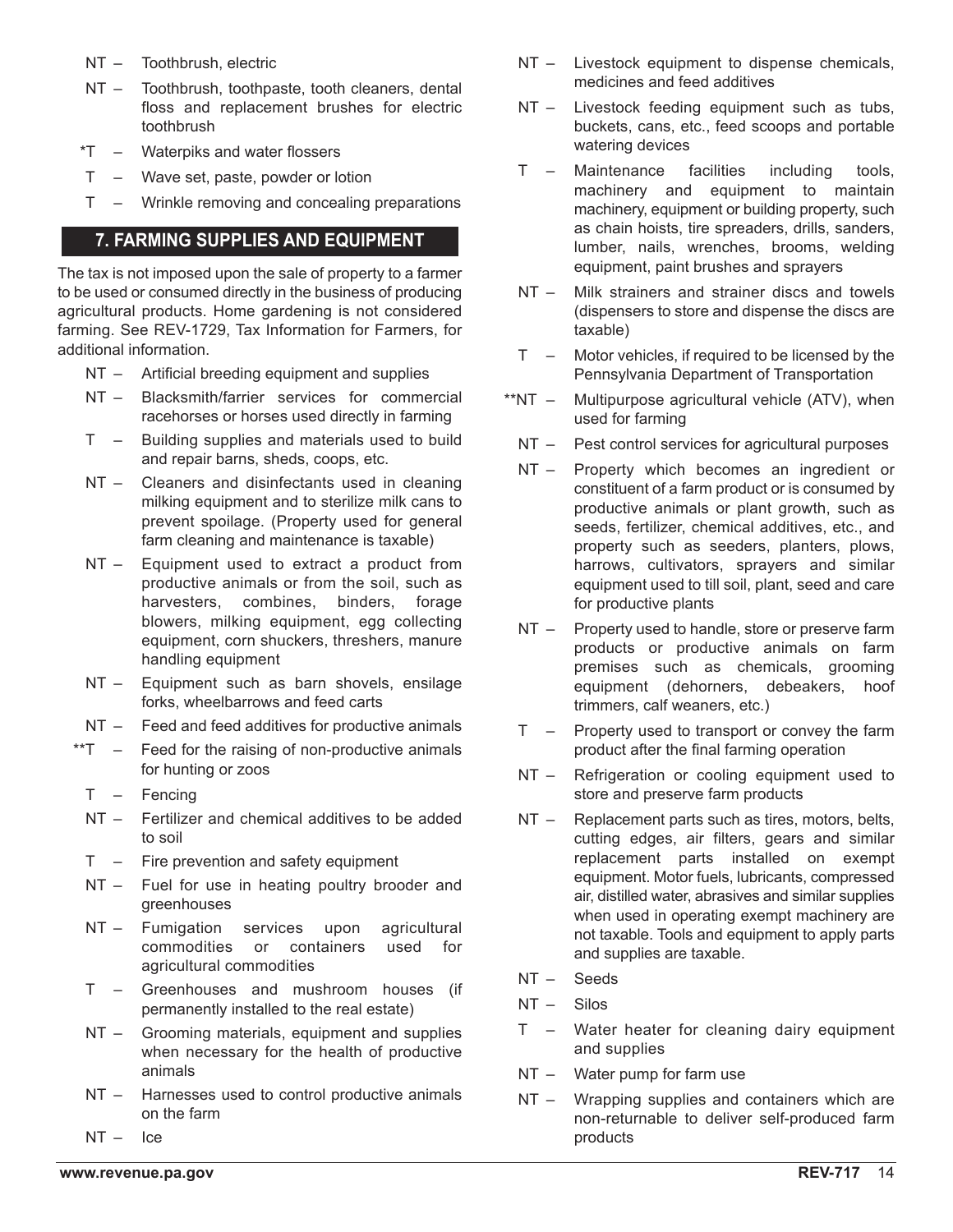## **8. FLOWERS, SEEDS, FERTILIZERS, ETC.**

The tax is imposed upon the sale of property which is purchased by persons not engaged in the business of farming.

- T Fertilizer, sprays, insecticides
- T Gardening supplies
- T Seeds and bulbs
- T Vegetable seeds, vegetable plants, flowers and fruit trees
- NT Vegetable seeds, vegetable plants and fruit trees purchased with food stamps

# **9. FOOD AND BEVERAGE SOLD FROM A CATERER OR ESTABLISMENT SELLING READY TO EAT FOOD**

Generally, tax is imposed on food and beverages sold from a caterer or an establishment selling ready-to-eat food and beverages for consumption on or off the premises, on a take-out or to-go basis, or delivered to the purchaser or consumer. An establishment selling ready-to-eat food and beverages is defined by law to include a restaurant, cafe, lunch counter, private or social club, tavern, dining car, hotel, night club, fast food operation, pizzeria, fair, carnival, lunch cart, ice cream stand, snack bar, lunch truck, cafeteria, employee cafeteria, theatre, stadium, arena, amusement park, juice stand, carryout shop, coffee shop, popcorn stand and other establishments, whether mobile or immobile. The law specifically excludes certain businesses from this definition and these establishments are discussed in Section 10.

- T All food and beverages, in any quantity, including both food and beverages prepared on the premises and prepackaged food and beverages, unless specifically exempt
- NT Candy and gum
- T Food supplements and substitutes
- NT Ice
- T Nonalcoholic beverages
- NT Water
- \*\*T Wine, sold for consumption off-premises or on a to-go basis

# **10. FOOD AND BEVERAGES SOLD FROM A VENDING MACHINE, DELICATESSEN, GROCERY STORE, SUPERMARKET, FARMERS MARKET, BAKERY, DONUT SHOP, PASTRY SHOP, CONVENIENCE STORE AND OTHER SIMILAR ESTABLISHMENTS**

Generally, tax is not imposed on food and beverages sold from other than a caterer or establishment selling ready-toeat food and beverages. However, tax is imposed upon selected food and beverage items listed as taxable as follows, when sold from the establishments previously listed.

- \*\*NT Beer, six packs (unless sold by a distributor)
	- NT Bitters and grenadine
	- T Breath mints
	- T Brewed coffee
	- NT Candy apples
	- NT Candy and gum
	- NT Caramel corn
	- NT Coffee beans, whole or ground
	- NT Coffee, cold bottled and flavored
	- T Coffee, hot
	- NT Deli items such as meats and cheeses, potato salad, macaroni salad, etc.
	- T Energy drinks or shots 4 ounces or greater
	- NT Energy drinks or shots less than 4 ounces
	- NT Food, fruit drinks, soft drinks and sandwiches purchased with food stamps
	- NT Food supplements in any form
	- NT Fruit drinks, noncarbonated or reconstituted, containing at least 25% natural fruit juice
	- T Fruit drinks, noncarbonated or reconstituted, containing less than 25% natural fruit juice
	- T Hot beverages
	- T Hot food items
	- T Hot soup
	- T Hot pizza
	- $NT -$  Ice
	- $T -$  Ice cream, yogurt and other ice based products when hand dipped or hand served
	- T Kool-Aid
	- T Meals not including prepackaged frozen meals or meals requiring additional preparation
	- NT Milk
	- T Nonalcoholic beverages unless specifically exempt
	- NT Party trays, vegetable, cheese, seafood, meat
	- NT Power / Energy Bars
	- NT Pretzels and chips
	- NT Protein Bars
	- T Pumpkins for decoration
	- NT Pumpkins for food
	- T Salad bars, self-service
	- T Sandwiches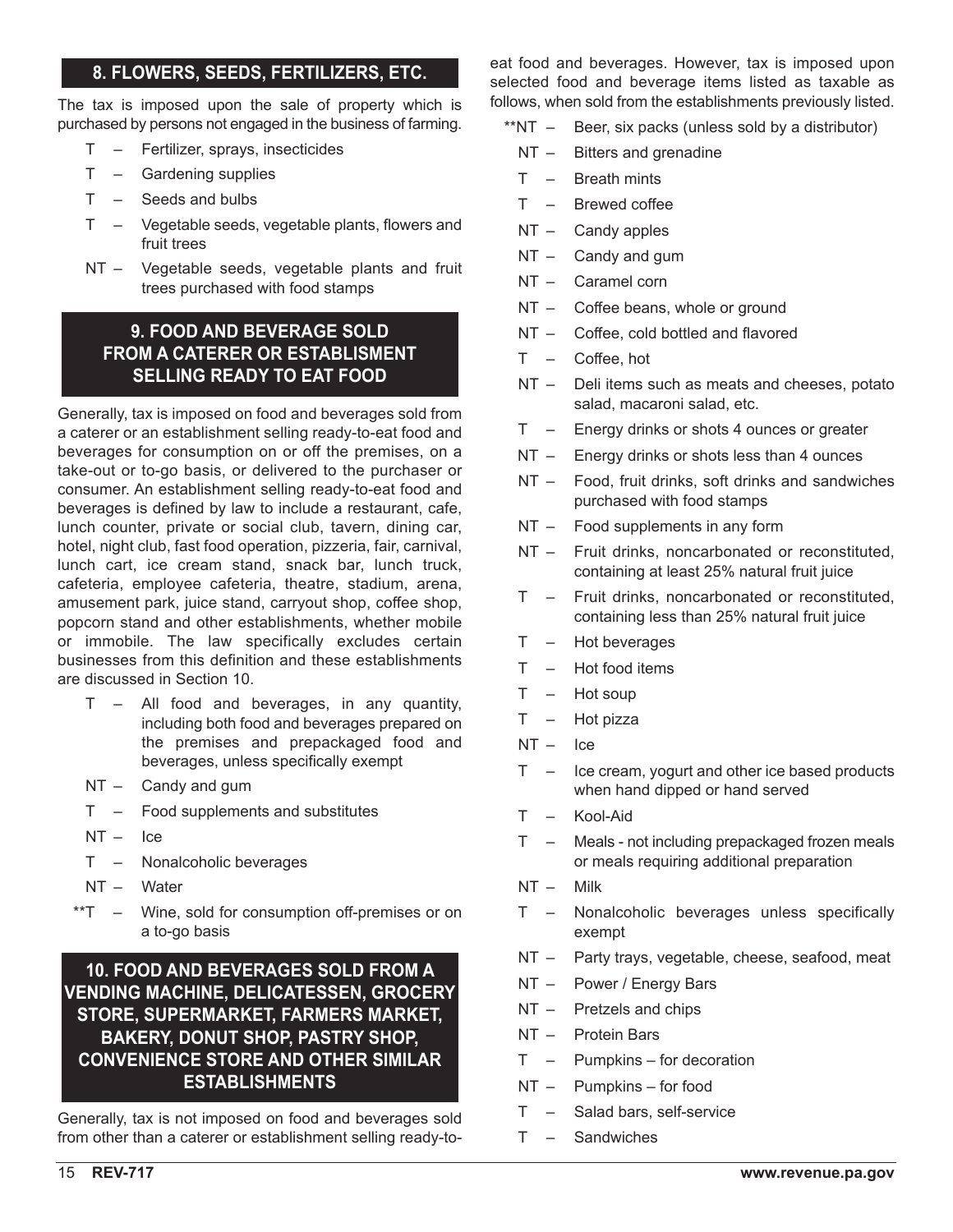- T Soft drinks, bottled and non-bottled (including soft drink mixes in powder, liquid or tablet form)
- NT Soy milk
- T Sports drinks
- T Sushi
- NT Sweeteners, artificial
- NT Tea, all forms including liquid and powdered tea, except hot tea
- NT Water, including nonflavored mineral water
- T Water, flavored, including vitamin water

# **11. HAIR GOODS AND NOTIONS**

Generally, hair goods are taxable unless the item qualifies as clothing.

- T Blow-dryers
- T Hair goods and notions, such as barrettes, hair pins, hair nets, curlers, clips, hair bow holders, combs, brushes, chignons, bandeaux
- T Irons, curling and flat
- T Shower caps
- T Wigs and toupees (the service of cleaning, styling, etc., also is taxable)

# **12. HOBBY SUPPLIES, TOYS, GAMES, RADIOS, ETC.**

- T Amusement rentals
- T Audio players, components and accessories, records, compact discs
- T Baseball, football cards, etc.
- T Bicycles and parts
- T Boats and equipment
- T Bounce house rentals
- T Games
- T Hobby supplies
- T Musical instruments and sheet music
- T Photographic and projection equipment and supplies
- T Photographic services, film developing, printing, processing, mounting, coloring, etc.
- T Playing cards
- T Pocket knives
- T Radios, TV sets, receiving equipment
- T Tape recorders and tapes
- T Toys
- T Video cassettes and discs, recorders, players, components and accessories and cameras

# **13. HOME SEWING, MILLINERY AND CRAFT SUPPLIES**

Clothing is defined as articles designed for everyday wear. Goods and items which are to become a component part of clothing are not taxable. Goods and items which become a component of articles other than clothing, such as formal wear and crafts, are taxable. Equipment and supplies used in sewing are taxable.

- T Artificial flowers
- T Buckles for articles other than clothing
- NT Buckles for clothing
- T Buttons for articles other than clothing
- NT Buttons for clothing
- T Dress forms
- NT Dress patterns
- NT Dye, clothing fabric
- T Elastics for articles other than clothing
- NT Elastics for clothing
- T Embroidery hoops
- NT Embroidery of clothing
- T Embroidery of formal wear and other items
- T Fabrics for articles other than clothing
- NT Fabrics for clothing
- T Hooks and eyes for articles other than clothing
- NT Hooks and eyes for clothing
- T Knitting yarn for articles other than clothing
- NT Knitting yarn for clothing
- T Laces, ribbons, edgings, trimmings for articles other than clothing
- NT Laces, ribbons, edgings, trimmings for clothing
- T Needle-craft instruction books
- T Needles
- $T -$ Rug yarns
- T Scissors
- T Sewing kits
- NT Shoulder pads
- T Tape measures
- T Thimbles
- T Thread for articles other than clothing
- NT Thread for clothing
- T Yarn goods for articles other than clothing
- NT Yarn goods for clothing
- T Yarn holders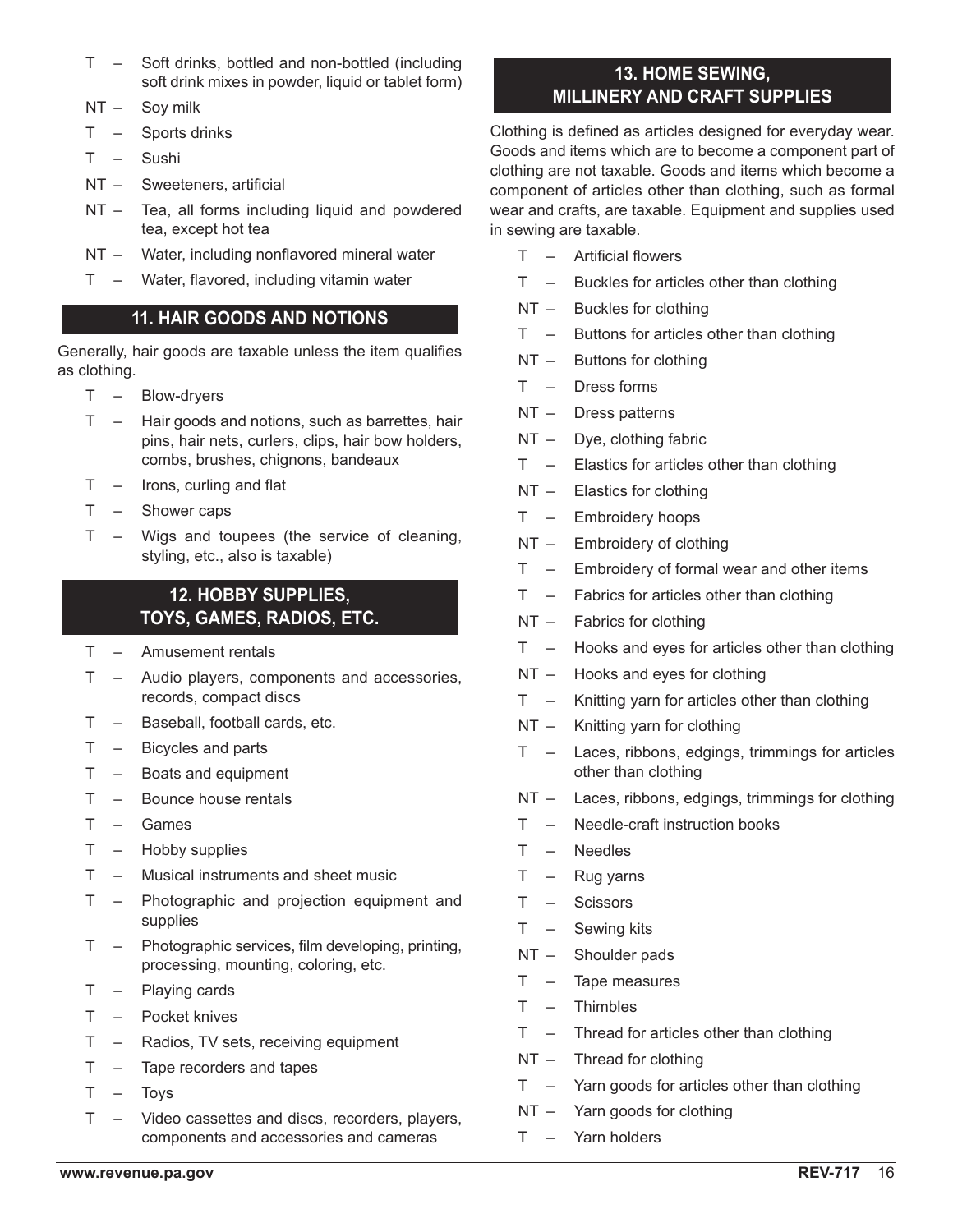- T Zippers for articles other than clothing
- NT Zippers for clothing

## **14. HOUSEHOLD GOODS AND SUPPLIES**

- T Air fresheners
- $T Ant$  traps
- T Basin stoppers
- T Batteries
- T Bedding
- T Books
- T Boot caddy
- T Brooms
- T Buckets
- T Candles
- T Charcoal
- T Cloth laundry bags
- T Cloth towels, dish, bath and hand
- T Clothesline
- T Clothespins
- T Coat hangers
- T Cookware, pots and pans
- T Cutlery
- T Decorations, household and yard
- T Dinnerware
- T Dishpans
- T Door mat
- T Drinking glasses
- T Easter egg color/paint
- T Extension cords
- T Filters, disposable air
- T Fire extinguishers
- T Fly swatters
- T Fly tapes
- T Furnishings, appliances, fittings, ornaments, furniture, equipment and accessories. Furnishings including bedding, rugs, lamps, hardware, electrical goods, mirrors, pillows, scarves for furniture, bookends, clocks, glassware, crockery, silverware, flatware and other household wares
- T Fuses
- T Glue
- T Grills, and replacement parts, utensils and scrapers
- T Hardware and tools
- T Household linens, blankets
- T Insecticide sprays
- T Ironing board and covers
- T Jars for canning and jar lids
- T Light bulbs
- T Lubricating oils
- T Matches
- T Metal and plastic cooking utensils and flatware
- T Mops
- T Moth balls and moth flakes
- T Mouse traps
- T Needles
- T Notebooks
- T Oilcloth
- T Paints, brushes and painting equipment
- T Paint removers
- T Plants, vegetable and flower (see Category 8)
- T Polishing cloths
- T Refrigerator deodorants
- T Rubber gloves
- T Rug shampoo applicators
- T Salt, water softeners
- T Sandpaper
- T Scrub brushes
- T Seeds, vegetable and flower (see Category 8)
- T Shoe brushes
- T Sponges
- T Stationery
- T Static control spray, sheets
- T Thermometers
- T Thermoses
- T Thimbles
- T Tie racks
- T Toothpicks
- T Turpentine and paint thinner
- T Vacuum cleaners, and disposable bags, parts
- T Ventilating fans and equipment
- T Water filters, replacement
- T Wax applicators
- T Wax paraffin

### **A. SOAPS AND DETERGENTS**

- T Bleaches
- T Cleaner, septic tank, hand, oven, toilet bowl or tile
- T Cleansers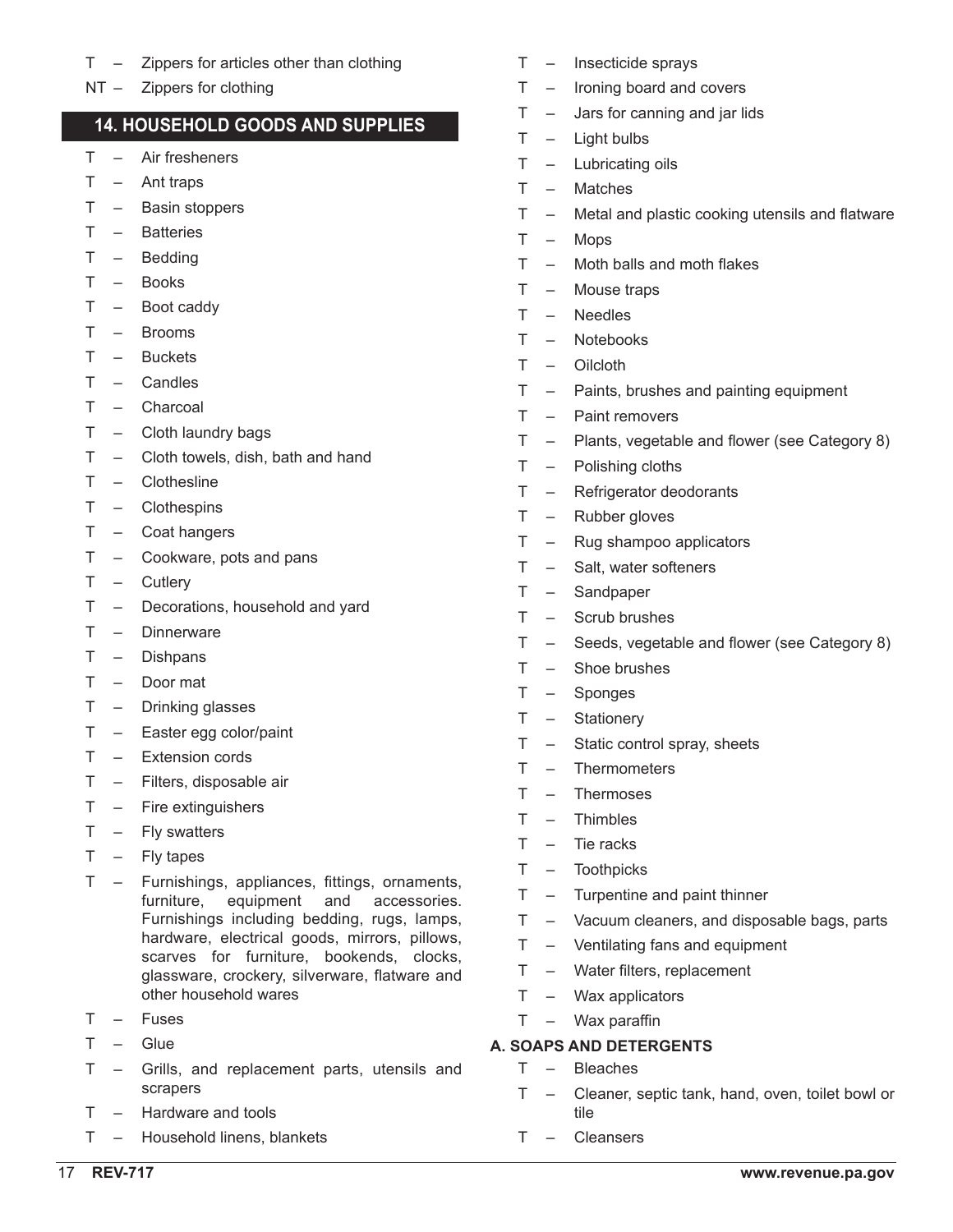- T Detergents
- T Drain opener
- T Dry cleaning kits
- T Pre-soaks
- T Rug shampoo
- T Soaps, scented and unscented
- T Softeners (fabric)
- T Spot removers and stain treatments
- T Starch
- T Whiteners

### **B. CLEANING AND POLISHING PREPARATIONS**

- T Car cleaners and waxes
- T Glass cleaner
- T Polishes, floor, furniture, silver and similar items
- T Removers, rust or wax
- T Scouring pads
- T Steel wool

### **C. PAPER GOODS**

- T Cups, paper, plastic or Styrofoam
- NT Disposable diapers and incontinence products
- T Drop cloths, paper and plastic
- T Facial tissue
- T Filters, coffee
- T Napkins
- T Place mats
- T Plates, paper, plastic or Styrofoam
- NT Sanitary napkins, tampons or similar items used for feminine hygiene
- T Shelf paper, liners
- T Straws for drinking
- T Tablecloths
- T Toilet seat covers
- NT Toilet tissue
- T Towels
- NT Wet-wipes

### **D. WRAPPING SUPPLIES**

- T Aluminum foil
- T Food bags
- T Plastic wraps
- T Tape, masking, scotch, plastic, freezer, duct
- T Trash bags, paper and plastic
- T Twine
- T Wax paper

T – Wrapping paper, including gift wrapping, ribbons, etc.

## **15. INFANT SUPPLIES**

- T Accessories, nursing bottles, nipples, teething beads, teethers
- NT Bibs
- T Car seats, infant
- T Crib blankets
- T Diaper bags
- NT Diaper cream
- NT Diaper pins
- NT Diapers, cloth and disposable
- NT Diaper service
- NT Formula
- T Furniture including cribs, high chairs and booster seats
- T Liners, (nursing bottles)
- T Monitors
- NT Receiving blankets for infants
- NT Rubber pants
- \*\*T Swim diapers
- NT Wipes, baby

## **16. JEWELRY**

- T Beads materials used in jewelry-making
- T Earring backs
- T Jewelry, including those with religious symbols incorporated
- T Jewelry, used for body piercing
- T Jewelry repair services
- T Ornaments and pins for hats and dresses

## **17. LUGGAGE, HANDBAGS, CARRYING BAGS, WALLETS, ETC.**

- T Bags, carrying, athletic, book, etc.
- T Handbags, pocketbooks and purses
- T Knitting bags
- T Leather goods, except clothing
- T Luggage, briefcases
- T Wallets and billfolds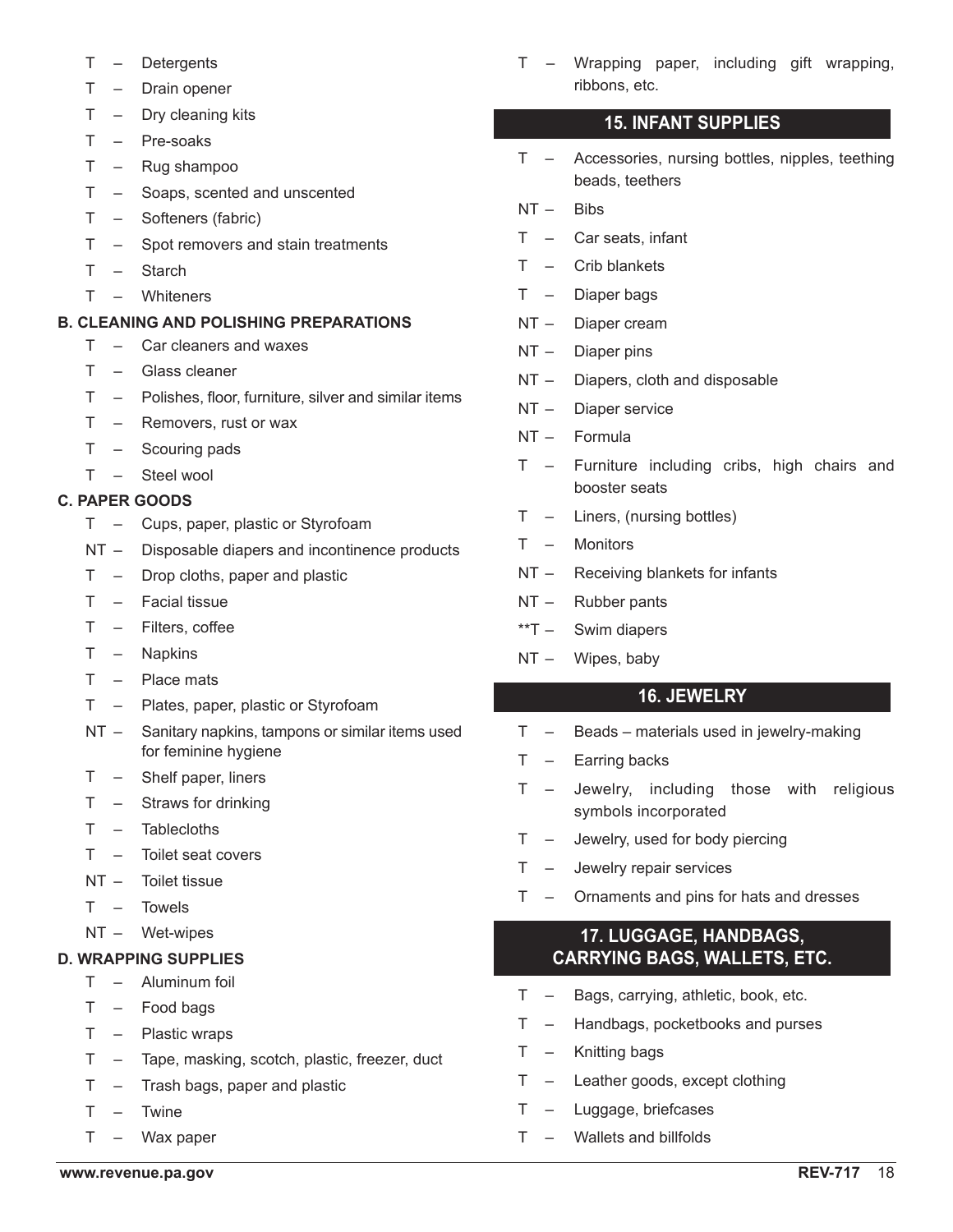## **18. MEDICINE, DRUGS AND MEDICAL SUPPLIES; PROSTHETIC AND THERAPEUTIC DEVICES**

The tax is not imposed on prescription or nonprescription medicines and drugs or medical supplies, crutches and wheelchairs for the use of people with disabilities, artificial limbs, artificial eyes and artificial hearing devices, when designed to be worn on the person of the purchaser or user, false teeth and materials used by a dentist in dental treatment, eyeglasses, when especially designed or prescribed by an ophthalmologist, oculist or optometrist for the personal use of the owner or purchaser, and artificial braces and supports designed solely for the use of people with disabilities, or any other therapeutic, prosthetic or artificial device designed for the use of a particular individual to correct or alleviate a physical incapacity, including, but not limited to, hospital beds, iron lungs and kidney machines.

- T Acne cleaners and acne pads
- NT Acne treatments, lotions, creams
- T Adhesive removers
- NT Adhesives used for medical treatment
- T Air cleaners and electrostatic machines
- NT Alcohol, rubbing, swabs and wipes
- NT Analgesics
- NT Antacids
- NT Antiseptics, for external use only
- NT Applicators (See "Cotton applicators")
- NT Arch supports
- NT Arm slings
- NT Artificial eyes
- NT Artificial limbs
- NT Aspirin
- T Autoclave
- NT Automobile accessories, when noted by the Department of Transportation upon the motor vehicle operator's license of the purchaser that such accessories are necessary, and when charges for accessories are stated separately by the vendor on the sales invoice.
- NT Automobile wheelchair lifts
- T Baby powder
- NT Bandages, dressings, gauze and cotton
- T Bath tub and bathroom safety devices
- T Batteries, unless purchased for use in medical equipment and from a medical supply house
- NT Bed boards
- NT Bed drain bags
- NT Bed pans
- NT Bed trapeze bars
- NT Benzoin
- T Bidet toilet seats
- T Blankets
- T Blood agar plates
- NT Blood glucose monitors used to treat diabetes (therapeutic devices)
- NT Blood pack units
- T Blood pressure testing apparatus
- NT Bone pins
- NT Braces and supports worn on the body to correct or alleviate a physical incapacity
- NT Braille teaching texts
- \*NT Breast pumps
- NT Breathing units, intermittent positive pressure
- NT Burn ointment and lotion
- NT Calamine lotion
- NT Canes
- NT Cardiac emergency kit
- NT Cardiac pacemakers and electrodes
- NT Castor oil
- NT Catheters and accessories
- T Chemical agents and related supplies for analysis of patients' specimens
- NT Cod liver oil
- NT Colostomy appliances
- NT Colostomy deodorants
- NT Commodes, chair bedside
- NT Commode seats, elevated for use by incapacitated persons
- NT Contact lenses and wetting solutions
- T Contact lenses cleaning solutions
- NT Corn pads and plasters for the removal of corns
- NT Cotton applicators, cotton rolls, cotton balls and cotton swabs
- NT Cough and cold items, cough drops, cough syrups
- NT Crutches
- NT Crutch pads
- NT Defibrillators
- T Dehumidifiers
- NT Dental floss
- NT Dental materials which are transferred to the patient, including dentures, fillings, crowns, inlays, bridges and lingual or palatal bars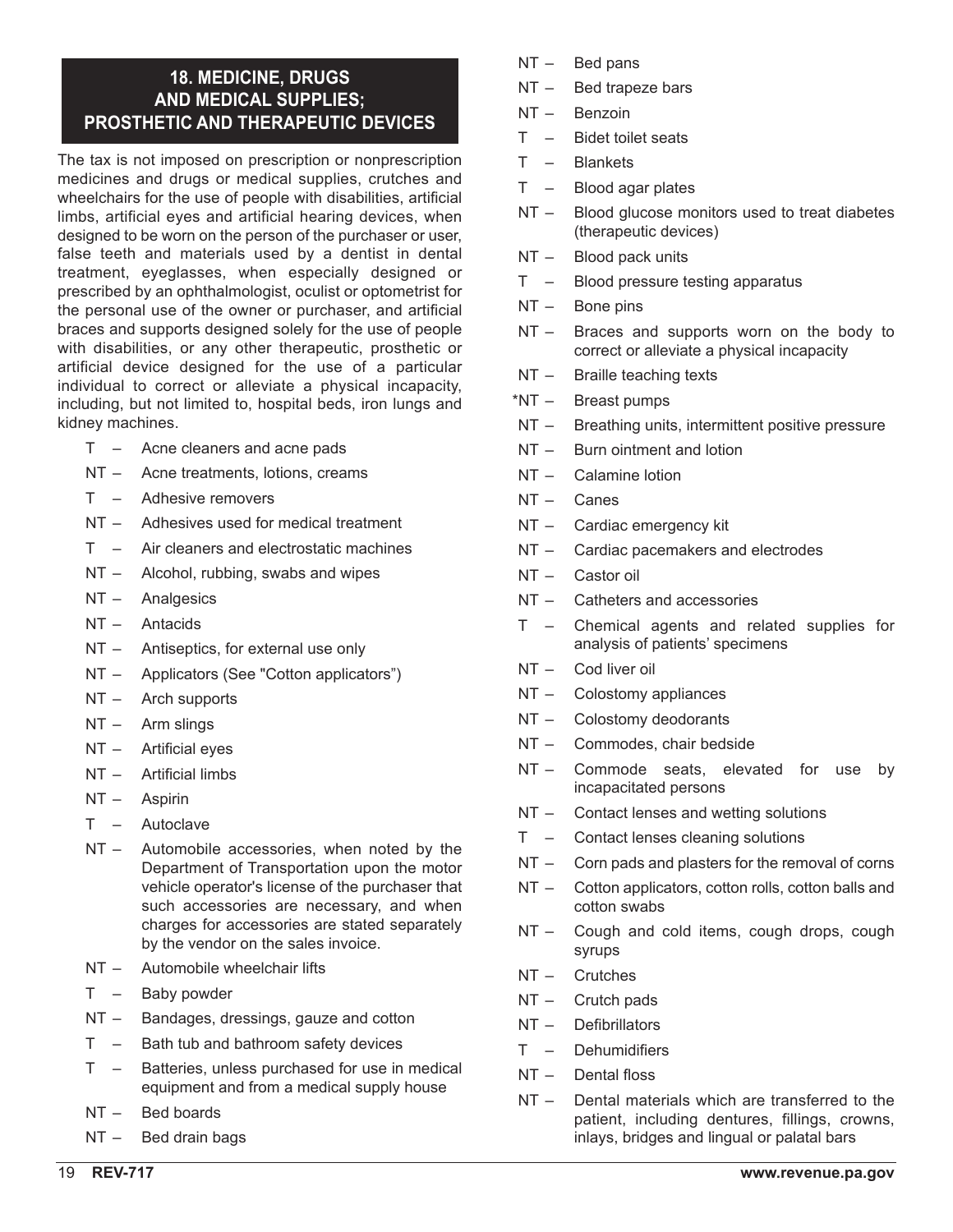- NT Dental supplies used in dental treatment, including x-ray film, cotton, impression and materials
- T Dentist chair
- NT Dentist drills, disposable
- T Dentist replacement burs, drills, reusable
- NT Denture products, including denture cleaners and adhesives
- T Deodorants, personal and room
- T Diagnostic equipment
- T Diagnostic glassware and diagnostic testing materials
- NT Dialysis machines
- NT Diathermy machines
- NT Dietary supplements and substitutes, in any form
- NT Diet pills
- T Disinfectants
- NT Drapes, paper
- T Ear plugs
- T EKG mounts and EKG paper
- NT Elastic bandages and braces
- T Electrocardiocorder
- NT Emesis basins or pans
- NT Epsom salts
- T Esophageal dilator
- T Eucalyptus oil
- NT Examining table paper
- T Exercise equipment, including exercise bikes and treadmill exercisers
- NT Eye ointment
- NT Eye pads
- NT Eye washes
- NT Eyeglasses, prescription
- NT False teeth
- NT First aid kits
- NT Fluidic breathing assistor
- NT Food substitutes
- NT Foot pads, insoles, all types
- NT Foot products for treatment of infections
- NT Gauze
- NT Gloves, surgical, disposable
- NT Glucose tablets
- NT Glycerin
- NT Gowns, medical
- NT Hearing aids and batteries
- T Heaters, portable, room
- NT Heating pads
- NT Hospital beds, having side rails, electric and non-electric with attachments
- NT Hot water bottles
- T Humidifiers
- NT Hygienic needs, douche powder, vaginal preparations
- NT Hydrocortisone cream
- NT Hydrogen peroxide
- NT Ice bags
- NT Ileostomy bags
- NT Incontinence products, including incontinence pants
- NT Infusion pumps
- NT Inhalation therapy equipment and equipment used to provide emergency breathing assistance
- NT Insulin
- NT Insulin pumps
- T Intravenous stand
- NT IUD devices
- T Laboratory testing and analysis equipment and supplies
- NT Lactose intolerance medication
- NT Lamps, ultraviolet and infrared
- NT Lancets
- NT Laxatives and cathartics
- NT Lice shampoo
- NT Lifters, patient
- NT Lubricating jelly
- NT Lymphedema pumps
- T MRI equipment
- T Mattresses, air
- NT Mattresses, alternating positive pressure
- NT Mattresses and covers for hospital beds
- T Medical alert cards
- T Medical alert systems
- NT Medicated powder
- NT Medicine cups, disposable
- T Microscopes
- NT Milk of magnesia
- T Mouthwashes
- NT Muscle stimulator, electronic for physical therapy
- NT Nasal cannula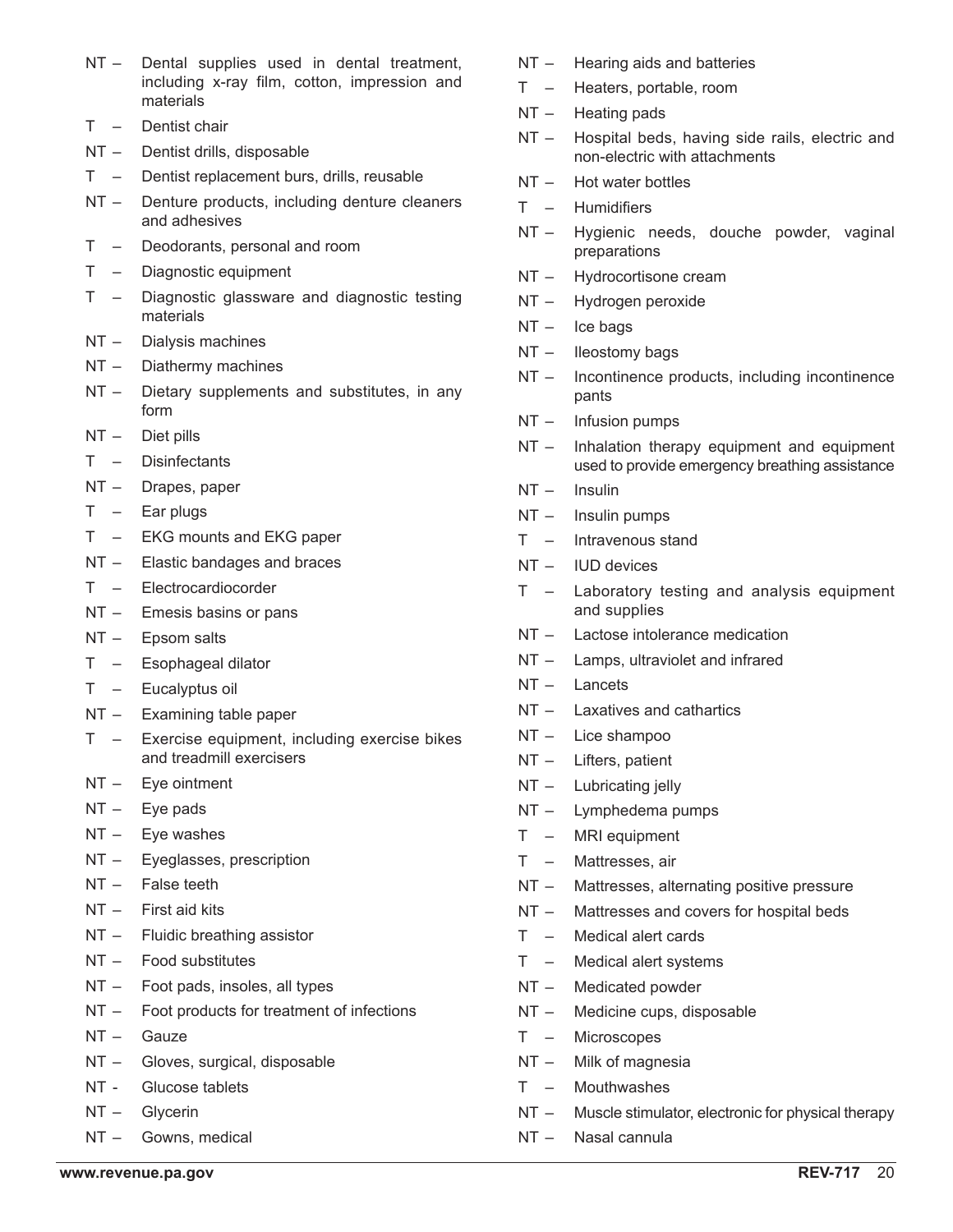- T Nasal speculum
- T Needle holder
- NT Needles and syringes, disposable
- T Needles and syringes, reusable
- NT Orthodontic brackets
- T Orthodontic trays
- NT Orthopedic splints
- T Overbed tables
- NT Oxygen and oxygen equipment, when used for medical treatment
- NT Pads, moist heat pad, alternating positive pressure pad, flotation pad, lamb's wool pad
- NT Paraffin bath units, standard or portable
- T Percussors
- NT Pet medicines
- NT Petroleum jelly
- NT Physical therapy equipment, when designed exclusively for use in correcting or alleviating a physical incapacity
- T Plaque remover
- T Pore cleaners, medicated, pore strips
- NT Postural drainage boards
- NT Postural support chairs
- NT Prefilled syringes for injection
- NT Pre-moistened wipes
- NT Prophylactics
- NT Prostheses (mammary, malar, chin, urinary, incontinence, etc.)
- T Pumice powder
- NT Pump, diaphragm, pressure vacuum
- T Razor blades, unless disposable and used for medical procedure preparation
- NT Rectal preparations
- T Safety grab bars
- NT Sanitary napkins, tampons and similar items
- T Sanitizer, air
- T Sauna baths
- T Scissors
- T Shaving products
- T Sheets, cloth
- NT Sheets, disposable
- NT Shoe insoles, orthopedically designed
- NT Sitz bath
- NT Smoking deterrents, gum and patch
- T Soaps
- NT Specimen containers, disposable
- T Sphygmomanometer
- T Sphygmostat
- NT Stair gliders for persons having a physical disability, installed in the purchaser's home and pursuant to a physician's prescription
- T Stethoscope
- NT Styptic pencils
- T Suction machines and pumps
- NT Sunburn treatment lotions or creams
- T Sunglasses (unless prescription)
- T Suntan lotion, sunblock
- NT Suppositories
- T Surgical instruments
- NT Surgical instruments and supplies, single use disposable
- NT Surgical masks, disposable
- NT Sutures
- T Tables, bedside
- T Tables, examining
- T Talcum powder
- T Teeth whitening strips
- T Telecaption equipment
- NT Test strips used in treatment of diabetes
- T Testing kits, pregnancy, UTI
- NT Thermal pads, disposable
- T Thermometer, medical
- NT Thermometer covers, disposable
- NT Tongue depressor, disposable
- T Tooth whitening kits
- NT Toothache drops
- NT Toothbrushes
- NT Toothpaste
- NT Tourniquets
- NT Trachea tubes
- NT Traction units, including bed stand, anklet, extension, pelvic or cervical units, head holder, fracture unit with trapeze bar set, weights, weight bags, pelvic lacing belt, and over door traction equipment
- NT Tubing, intravenous
- NT Urine drain bag
- T Vacutainers
- NT Vaginal diaphragms
- T Vapona strips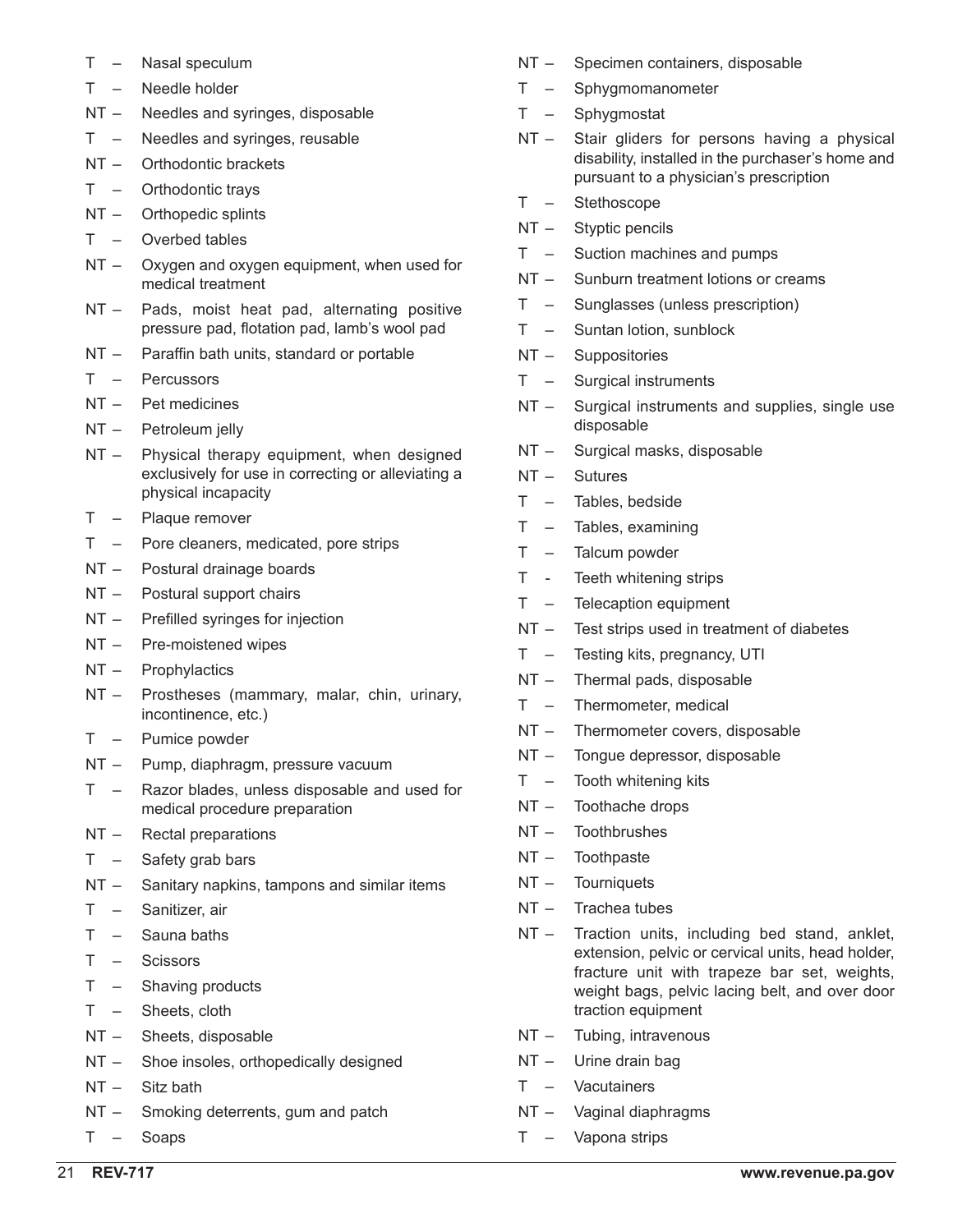- T Vaporizers
- NT Vitamins
- NT Walking bars and walkers
- NT Wheelchairs, manual and motorized, scooters and batteries
- T Whirlpool baths and whirlpool pumps
- T Wigs
- T X-ray equipment and machines
- $T X$ -ray film and chemicals not used by dentists

## **19. MISCELLANEOUS**

- NT Acupuncture and massage services
- T Antiques
- NT Body tattooing and piercing services
- NT Bullion, investment metal
- T Car wash, automated or self-serve
- NT Caskets, burial vaults, markers, interred cremation urns and tombstones for human graves, including foundations
- T Christmas trees
- T Coin banks and coin holders
- NT Coins, investment (numismatic coins and legal tender)
- T Compressed air, dispensed
- T Corkage fee
- NT Coupon books sold to individual consumers
- T Cremation urns, not interred
- T Dry ice, except when sold as an internal packaging material to retailer, manufacturer or processor
- NT Safety equipment and devices designed and worn by production personnel employed in manufacturing, processing, mining, public utility, farming and dairying. Examples: asbestos suits, gloves, aprons, boots, masks, helmets, goggles and similar items
- T Equipment and devices worn by nonproduction personnel
- T Fencing materials
- NT Flags of the United States and Commonwealth. Bunting and other flags are taxable.
- T Flag kits, that include poles or brackets
- T Fuel for motor vehicles, except when subject to Liquid Fuel or Fuel Use Tax
- NT Gift cards
- NT Golf green fees
- NT Health club membership fees
- T Hot tubs and spas, regardless of physician recommendation
- T Lunch kits, thermoses and replacement parts
- T Motor vehicle repair services (including labor), accessories, parts, supplies, lubricants, equipment, vehicle and emission inspection
- T Paper money, which is not legal tender in the United States, is taxable on full purchase price
- T Paper money, which is legal tender in the United States, is taxable on amount in excess of face value
- NT Parking fees
- T Party favors
- NT Pony rides and trail rides
- T Prepaid telephone cards
- NT Retail Club memberships
- T Scout supplies and training manuals, except when sold to a scout troop
- T Sheds, unless purchaser has a building permit
- T Souvenirs
- T Stamps, cancelled United States stamps and all foreign stamps are taxable on the full purchase price
- T Stamps, uncancelled United States stamps are taxable on amount in excess of face value
- NT Tanning booth fees
- NT Tickets for admission to the theater, concerts, sporting events, amusements parks, and amusement or activity complexes
- T Trading stamp redemption for taxable property

## **20. OPTICAL GOODS**

- NT Contact lenses, prescription, and wetting solutions
- T Contact lenses cleaning solutions
- NT Eyeglasses, prescription
- T Magnifying glasses
- T Opera glasses and field glasses
- T Sunglasses (prescription sunglasses are exempt)

## **21. PETS**

- NT Boarding, sitting or walking
- T Clippers and clipper lubricants
- T Clothing
- T Equipment (collars, leashes, etc.)
- T Farrier services for pet horses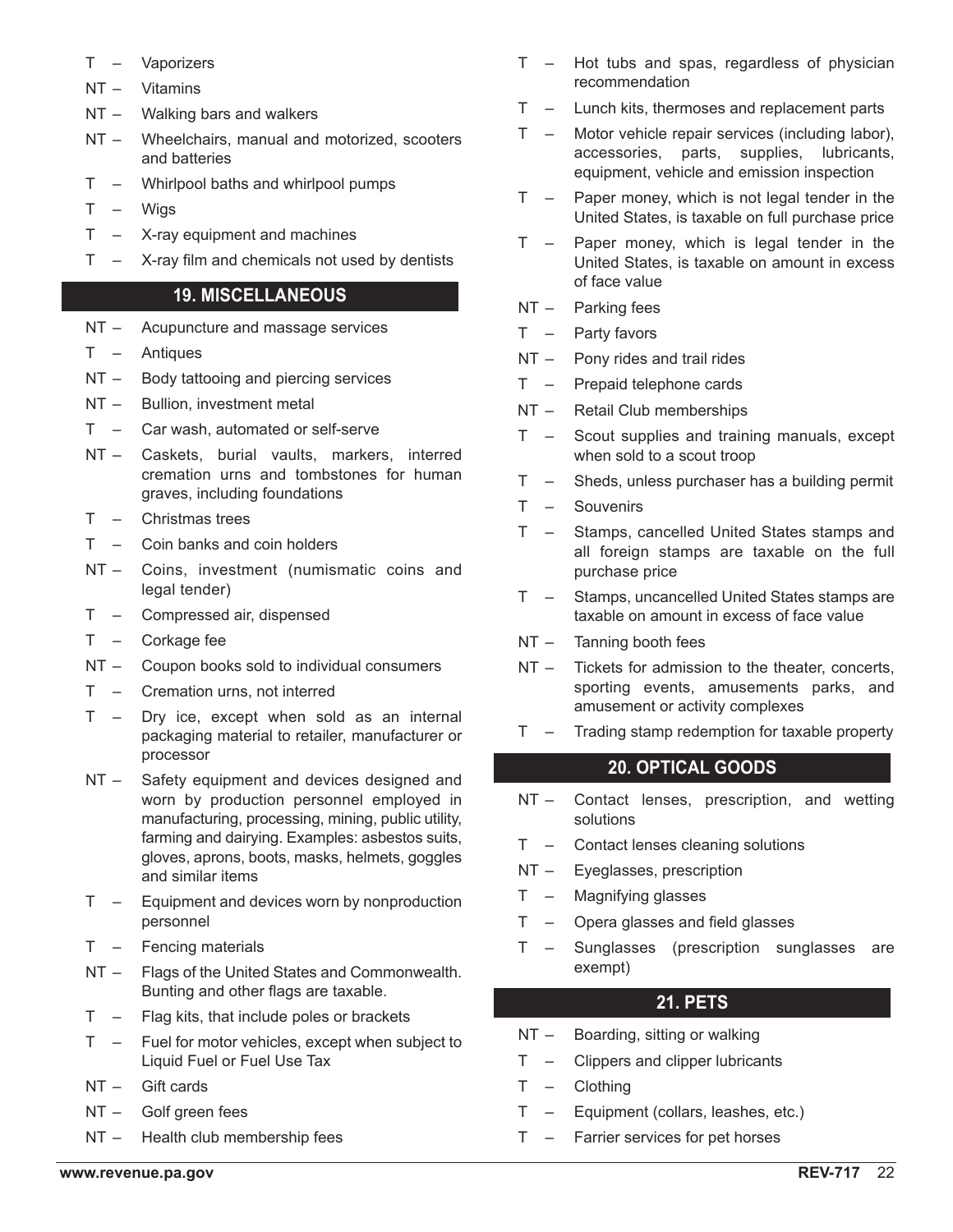- NT Flea collars, flea powder, flea and tick soap and tick sprays
- T Food, including food supplements and prescription food
- T Grooming, unless performed by a veterinarian for the purpose of or incidental to medical treatment
- NT Medicines and medical supplies
- T Pet caskets and urns
- NT Pet cremation and burial services
- T Sale or rental of pets, or adoption from shelters, which includes fees for shots and spaying or neutering
- T Shampoo
- T Veterinarian equipment
- NT Veterinarian services
- T Vitamins

## **22. RELIGIOUS ARTICLES**

Bibles, religious publications and religious articles are subject to tax unless purchased by organizations qualifying as institutions of purely public charities which hold an exemption number prefixed by the number **75**, and government entities.

- T Bibles
- T Candles used in religious worship
- T Clergy vestments and choir and altar server clothing
- T Holy water bottles
- T Nativity scenes
- T Religious publications sold by religious groups
- T Religious statues, medals and symbols used in religious worship
- T Rosaries
- T Wines used in religious services

# **23. RESTAURANT EQUIPMENT AND SUPPLIES**

Equipment, implements and similar property for use in the preparation and service of food is taxable.

- NT Carbon dioxide for soda fountain
- T Carbonator for soda fountain operation
- NT Chef hats
- T Disposable trays
- T Equipment used to prepare and serve food and beverages
- T Ice making equipment
- T Latex gloves
- T Napkins, wooden or plastic spoons, forks, straws and similar articles for use in restaurants, vending machines and other eating places
- T Placemats
- T Toothpicks
- T Vending machines and equipment
- NT Work uniforms
- NT Wrapping supplies, paper or plastic plates, cups and similar articles for the delivery of food, used by restaurants or in vending machines

## **24. SHOES AND SHOE ACCESSORIES**

Generally, shoes designed for everyday wear are exempt. However, shoes designed for formal wear or sporting activities are taxable.

- T Bathing (swimming) shoes
- NT Overshoes
- NT Safety shoes
- T Shoe brushes, applicators and shoe trees
- T Shoe clips
- NT Shoe dye
- NT Shoe laces
- NT Shoe polish
- NT Shoe repairs
- NT Shoe soles and heels for shoe repair
- T Shoes for baseball, bowling, football, golf, soccer, hockey, dance, etc.
- T Shoes for formal wear, such as metallic cloth, brocade, satin or silver leather, primarily for formal wear.
- NT Shower clogs
- NT Slippers
- NT Sneakers, jogging, tennis and aerobic shoes
- NT Toe sneakers

## **25. SPORTING EQUIPMENT, CLOTHING, SUPPLIES AND RECREATIONAL EQUIPMENT**

Tax is imposed on sporting and recreational equipment, clothing and supplies which are designed to be worn and are normally worn only when engaged in sports.

- T Accessories such as ammunition belts, hip waders and fly vests
- T Ballet shoes
- NT Baseball caps and tee shirts
- T Bathing caps
- T Bathing suits
- T Beach coats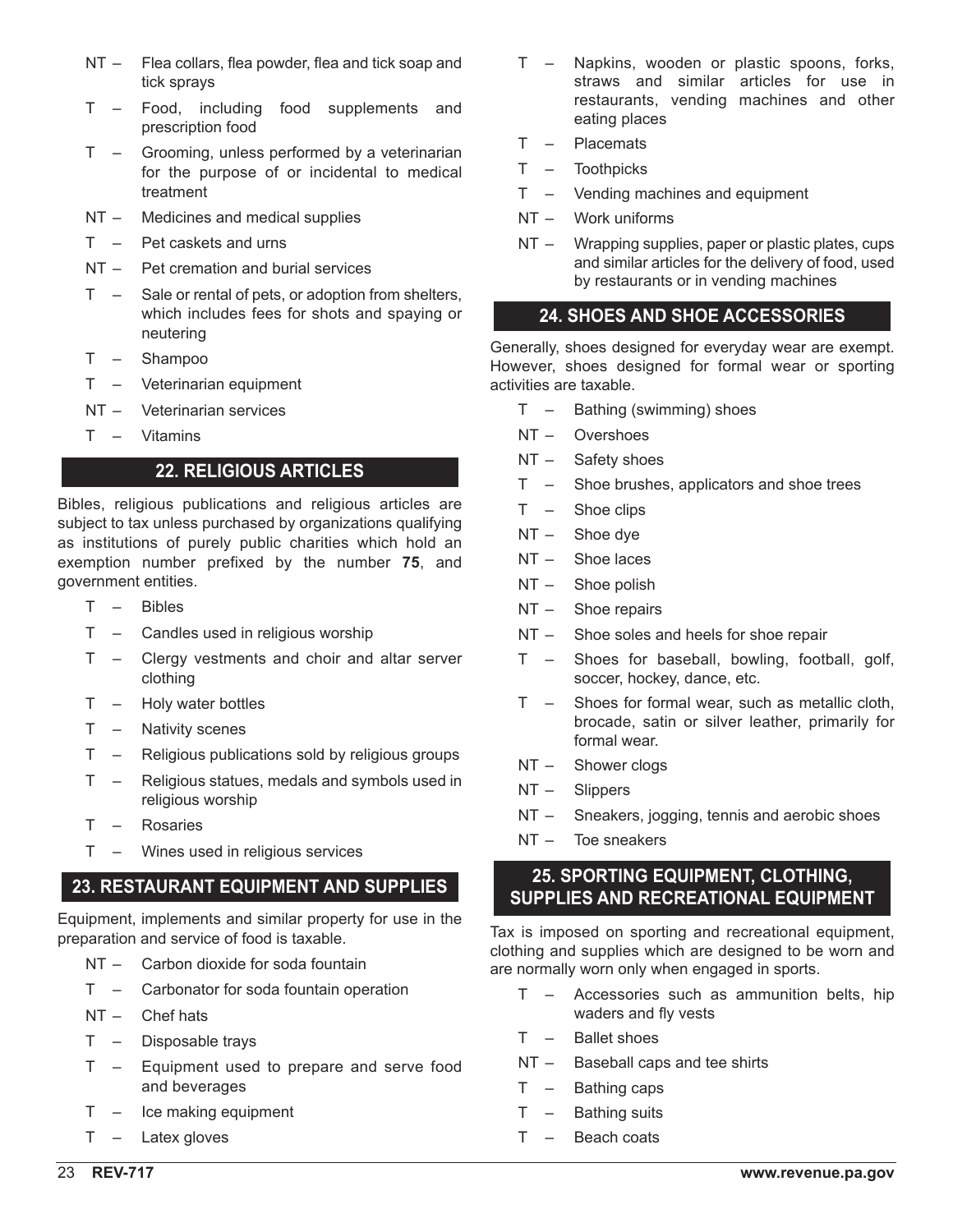- T Bicycles, parts, accessories and supplies
- T Boats, pleasure boats and equipment and parts
- NT Bowling shirts
- T Bowling shoes, purchase and rental
- T Equipment and supplies for baseball, football, hockey, basketball and other sports
- T Exercise equipment
- T Guns and ammunition
- NT Gym suits, outfits
- T Helmets
- T Hunting accessories
- NT Hunting clothing, including camouflage and blaze orange
- NT Jogging outfits, running shoes
- T Mats, floor
- T Protective equipment, knee pads, elbow pads, forearm pads, etc.
- T Sleeping bags
- NT Sneakers, jogging, tennis and aerobic shoes, etc.
- NT Snowmobile suits
- T Uniforms, baseball, football, soccer, basketball, hockey, etc.
- NT Warm-up suits, cloth sweat suits
- T Weights
- T Skates, ice, roller, in-line and sharpening and rental

### **26. TOBACCO PRODUCTS**

- T Chewing tobacco, all types
- T Cigarettes, little cigars
- T Cigars, all types
- T Electronic cigarettes and vaporizers, and accessories
- T Smoking accessories, including lighters
- T Tobacco, all types

## **27. UTILITIES AND FUEL**

- T Cellphone services
- NT Coal
- NT Coin-operated telephone charges
- T Corn and corn pellets
- T Fire logs, processed
- NT Firewood, kindling and wood pellets for residential use
- T Fuel oil, gas, steam or electricity purchased for commercial use
- NT Fuel oil, gas, steam or electricity purchased for residential use
- T Interstate and intrastate telephone services for residential or commercial use
- T Basic telephone service and subscriber line charges for commercial use
- NT Basic telephone service and subscriber line charges forresidential use
- T Utilities for office or business within home

## **28. TIRES AND MOTOR VEHICLE LEASES AND RENTALS SUBJECT TO PUBLIC TRANSPORTATION ASSISTANCE FUND TAXES AND FEES (PTA) (61 PA. CODE § 47.19)**

The following items are subject to Public Transportation Assistance Fund Taxes or Fees as indicated. The tax or fee is IN ADDITION TO any Sales or Use Tax which may be due. However, the Sales, Use, PTA Taxes or PTA Fees shall not be included within the tax base when imposing such taxes or fees.

| <b>ITEM</b>                                                                                                                                                     | <b>PTA TAX/FEE</b>                                                                                              | <b>EXEMPTION</b>                                          |  |  |  |  |
|-----------------------------------------------------------------------------------------------------------------------------------------------------------------|-----------------------------------------------------------------------------------------------------------------|-----------------------------------------------------------|--|--|--|--|
| Tires, new tires for<br>highway use<br>(used tires and tires<br>for off highway use<br>are not subject to the<br>fee)                                           | \$1 fee upon the sale<br>of each new tire                                                                       | Exempt only if<br>purchased by a<br>government entity     |  |  |  |  |
| Rentals of Motor<br>Vehicles<br>(the term rental shall<br>mean the transfer of<br>the possession of a<br>motor vehicle for a<br>period of less than<br>30 days) | \$2 fee upon each<br>rental day or part<br>thereof                                                              | Exempt, if lessee<br>qualifies for sales<br>tax Exemption |  |  |  |  |
| Leases of Motor<br>Vehicles<br>(the term lease shall<br>mean the transfer of<br>possession of a<br>motor vehicle for a<br>period of 30 or more<br>days)         | 3 percent tax upon<br>the total lease<br>payment including<br>down payment and<br>accelerated lease<br>payments | Exempt, if lessee<br>qualifies for sales<br>tax Exemption |  |  |  |  |
|                                                                                                                                                                 | <b>29. VEHICLE RENTAL TAX (VRT)</b><br>(61 PA. CODE § 47.20)                                                    |                                                           |  |  |  |  |
| Rental companies that have available for rental, 5 or more<br>motor vehicles designed to carry 15 or less passengers, or                                        |                                                                                                                 |                                                           |  |  |  |  |

motor vehicles designed to carry 15 or less passengers, or a truck, trailer or semi-trailer used in the transportation of property, other than commercial freight that is rented without a driver, are responsible for collecting an additional 2% tax. This tax is imposed on the purchase price, as calculated for Sales Tax purposes, of each rental contract for a period of